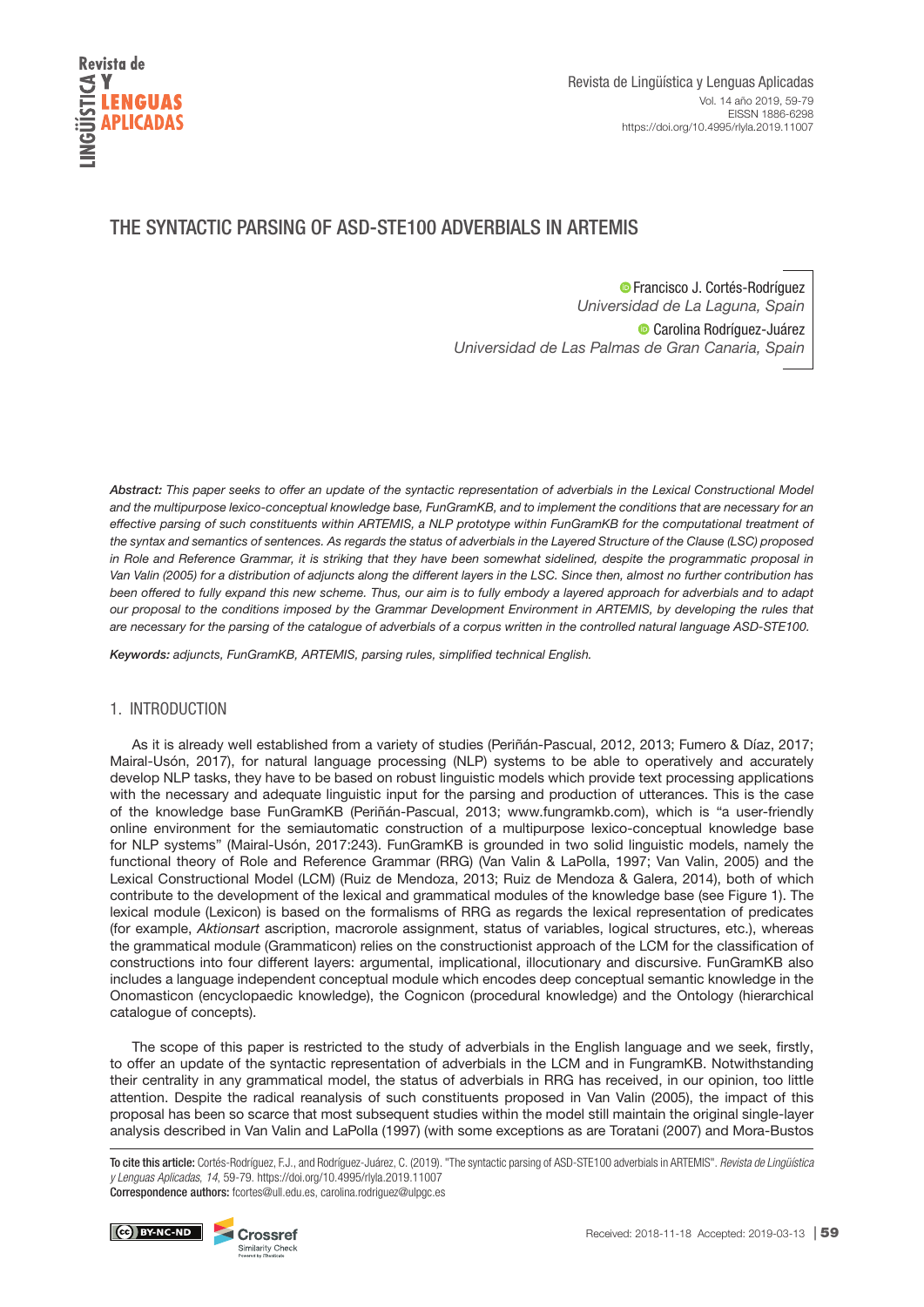(2012)). Only recently has the work by Díaz-Jorge (2017) offered an extensive proposal for the analysis of adjuncts based on the programmatic description of Van Valin (2005).



Figure 1. The FunGramKB architecture [\(www.fungramkb.com\)](http://www.fungramkb.com).

Secondly, we aim to implement the conditions which are necessary for an effective parsing of adverbials within ARTEMIS. ARTEMIS stands for "Automatically Representing Text Meaning via an Interlingua-based System" and is a parsing device that incorporates RRG analytical tools and that FunGramKB exploits for the automatic generation of the syntactic and semantic representation of linguistic expressions in the form of a conceptual logical structure (CLS), which is an enhanced representation of RRG logical structures (Periñán-Pascual & Arcas-Túnez, 2014). We also aim to provide the rules that are needed for the computational parsing of adverbials and which are stored in the Grammar Development Environment (GDE) module within ARTEMIS. Since the computational workability of ARTEMIS is still to be tested, we have chosen to apply it to a Controlled Natural Language, namely ASD-STE100, with the assumption that it will help to validate the performance of our parser. Hence, the scope of our analysis will be confined to the catalogue of adverbials that can be found in the Airbus corpus written in this controlled language. This will necessarily have to be taken into account in the set of rules that we have devised, as the range of adverbials in such a controlled language is expected to be more restricted than that found in natural English.

We have organised the rest of this paper in 4 sections. Section 2 deals with the description of adverbials based on different innovative proposals in order to obtain an appropriate framework for the syntactic parsing of adverbials in ARTEMIS. The third section offers an overview of the methodological adaptations required for an effective formalization of adverbials in ARTEMIS. In doing so, special attention will be paid to the following issues: the integration of an intermediate constructional node between the core and the clause nodes in the layered structure of the clause (namely, an L1-CONSTR), and the replacement of the operator projection by feature-bearing matrixes and unification mechanisms. The description of the positional and peripheral preferences of adverbials in Airbus ASD-STE100, together with the set of rules that we have formulated, will be offered in the fourth section of this paper. Finally, some concluding remarks will be presented in Section 5.

# 2. ADVERBIALS IN RRG AND THE LCM: A VERY BRIEF HISTORY

### 2.1. RRG Syntactic Representations

The Lexical Constructional Model (LCM) syntactic representation of sentences is primarily based on the Layered Structure of the Clause (LSC) as proposed in Role and Reference Grammar (RRG) (Van Valin & LaPolla, 1997; Van Valin, 2005; Pavey, 2010), but incorporates some variations motivated by the integration of constructional structures.

The LSC aims at capturing both universal and language-specific aspects of syntactic structures. With respect to universal features, two basic distinctions are considered: the first ones accounts for the difference between predicating elements and non-predicating elements, whereas the second concerns those elements that are arguments of the predicate and those which are not. This second opposition defines three syntactic units in the structure of the clause: the nucleus (which includes a verbal, an adjectival or a nominal predicate), the core (which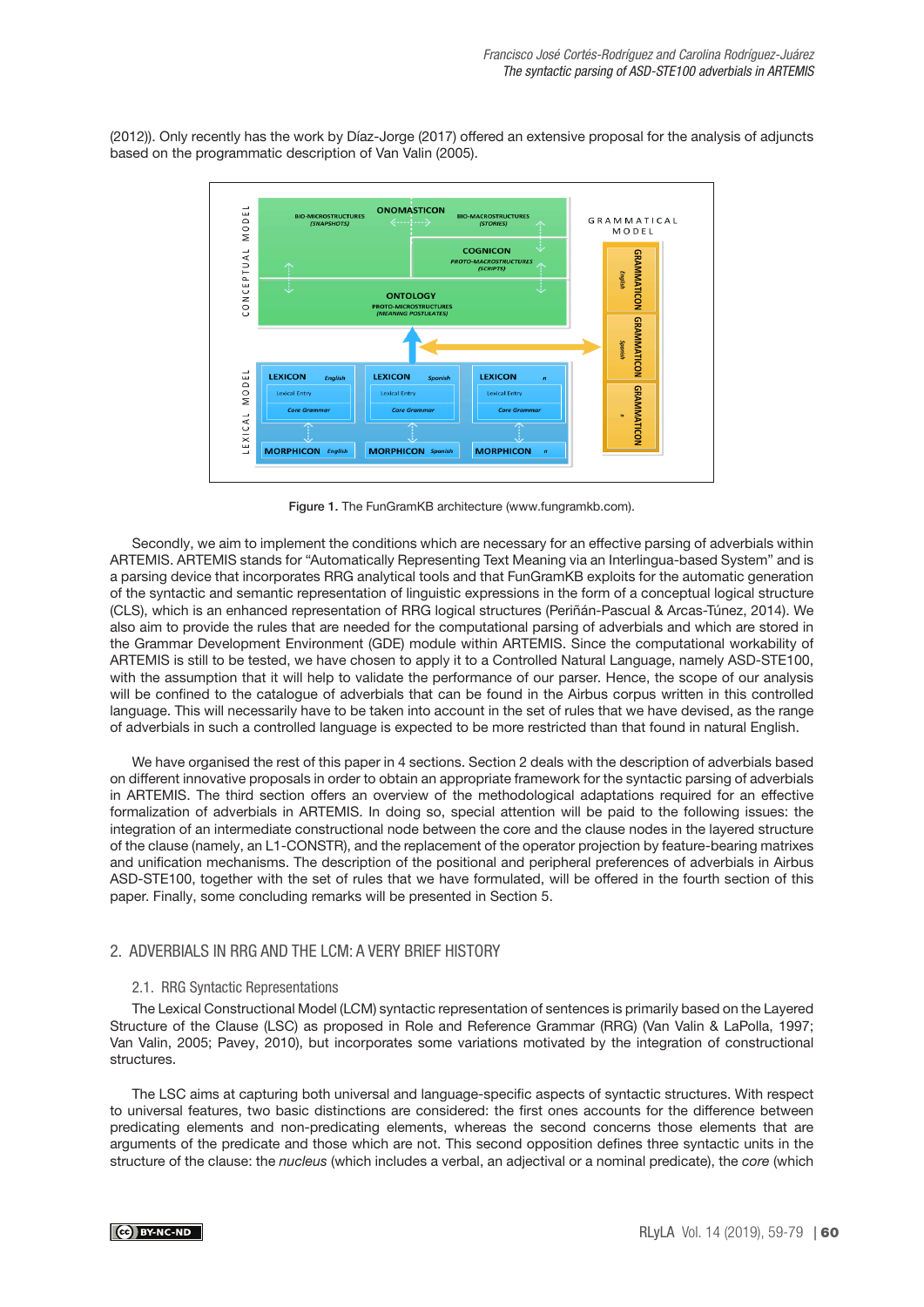contains the nucleus and its arguments), and the periphery (which includes constituents that are not predicate arguments). This is represented in the so-called Constituent Projection, as shown in Figure 2:



Figure 2. Formal representation of the LSC (Constituent Projection) (from Van Valin & LaPolla, 1997:31).

Concerning language-specific aspects, the Constituent Projection also incorporates two additional positions, the extra-core and the detached positions, which are both pragmatically motivated. Thus, in languages like English, fronted constituents and interrogative elements in questions occupy the PreCore Slot, whereas detached constituents are separated by a pause from the rest of the clause, a sign of their markedness for pragmatic purposes (Figure 3).



Figure 3. General format of the Constituent Projection (LSC) with extra-core and detached positions (from Van Valin & LaPolla, 1997:38)

Figure 4 is a representation of the Constituent Projection analysis of the sentence "Yesterday, what did Robin show to Pat in the library?" (Van Valin & LaPolla, 1997:36):



Figure 4. The LSC of a clause in English (Van Valin & LaPolla, 1997:36).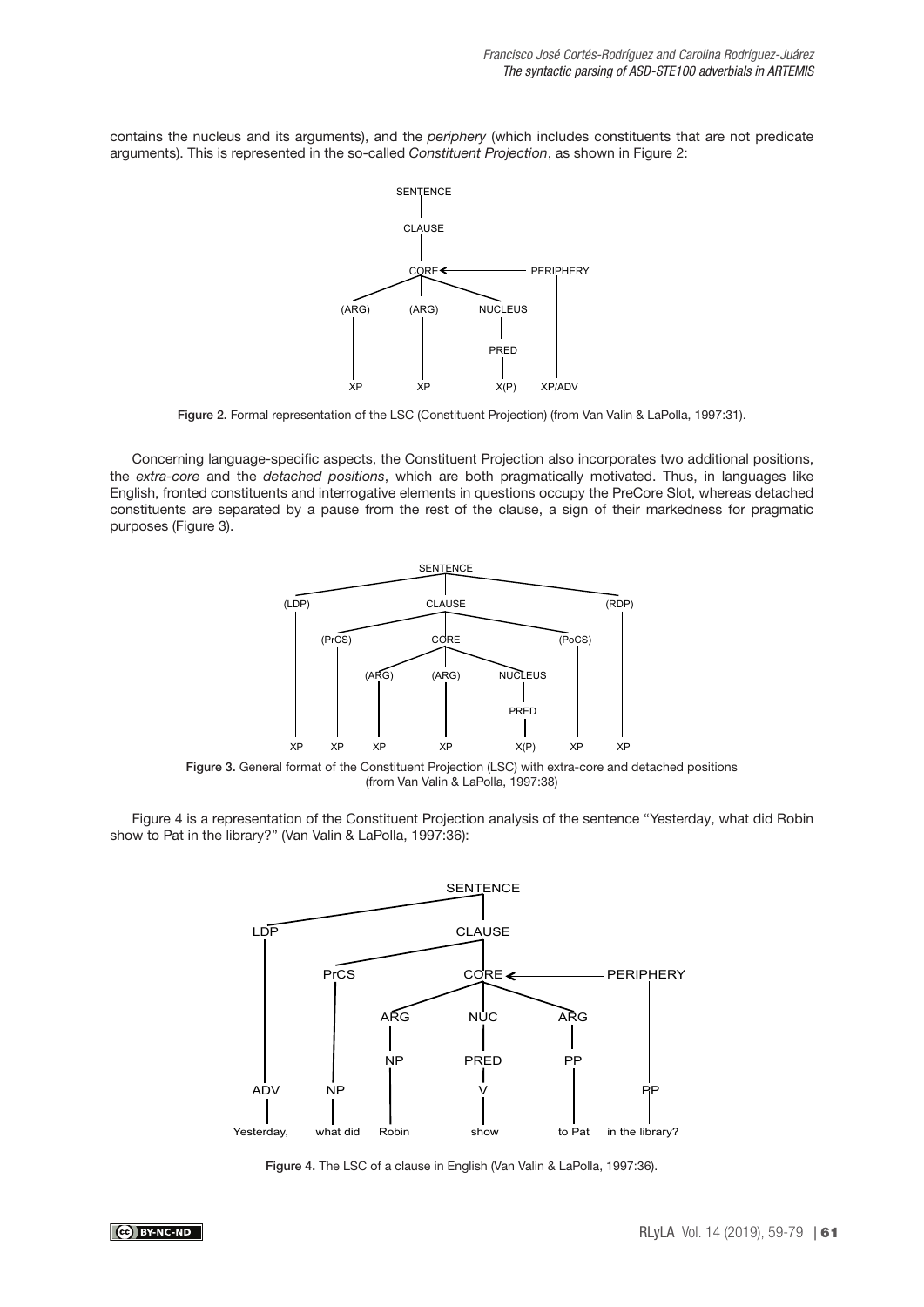With regard to the status of adverbials, they are described as peripheral elements, acting as modifiers of the CORE node, as shown in Figures 2 and 4. It is interesting to note that the periphery node is not analysed as a daughter of any other node, but is related to the core by an arrow, a sign of its status as modifier of this layer.

It should be highlighted that the Constituent Projection of the LSC only provides a syntactic analysis of content units (words and phrases); function words such as auxiliaries and grammatical morphemes are analysed as operators in a different projection within the LSC. Operators are grammatical categories like aspect, tense or illocutionary force and modify different layers of the clause. Since they are technically not part of the nucleus, core or periphery, but rather modify these layers, they are represented separately in a different projection within the LSC, as proposed by Johnson (1987) in the following *projection grammar* formalization (Figure 5):



Figure 5: The Operator Projection (adapted from Van Valin, 2005:12).

A detailed syntactic description of a clause will then merge both the Constituent and Operator Projections, thus obtaining a fully detailed LSC analysis, as represented in Figure 6:



Figure 6. The Layered Structure of the Clause (Constituent and Operator Projections) (Van Valin, 2005:12).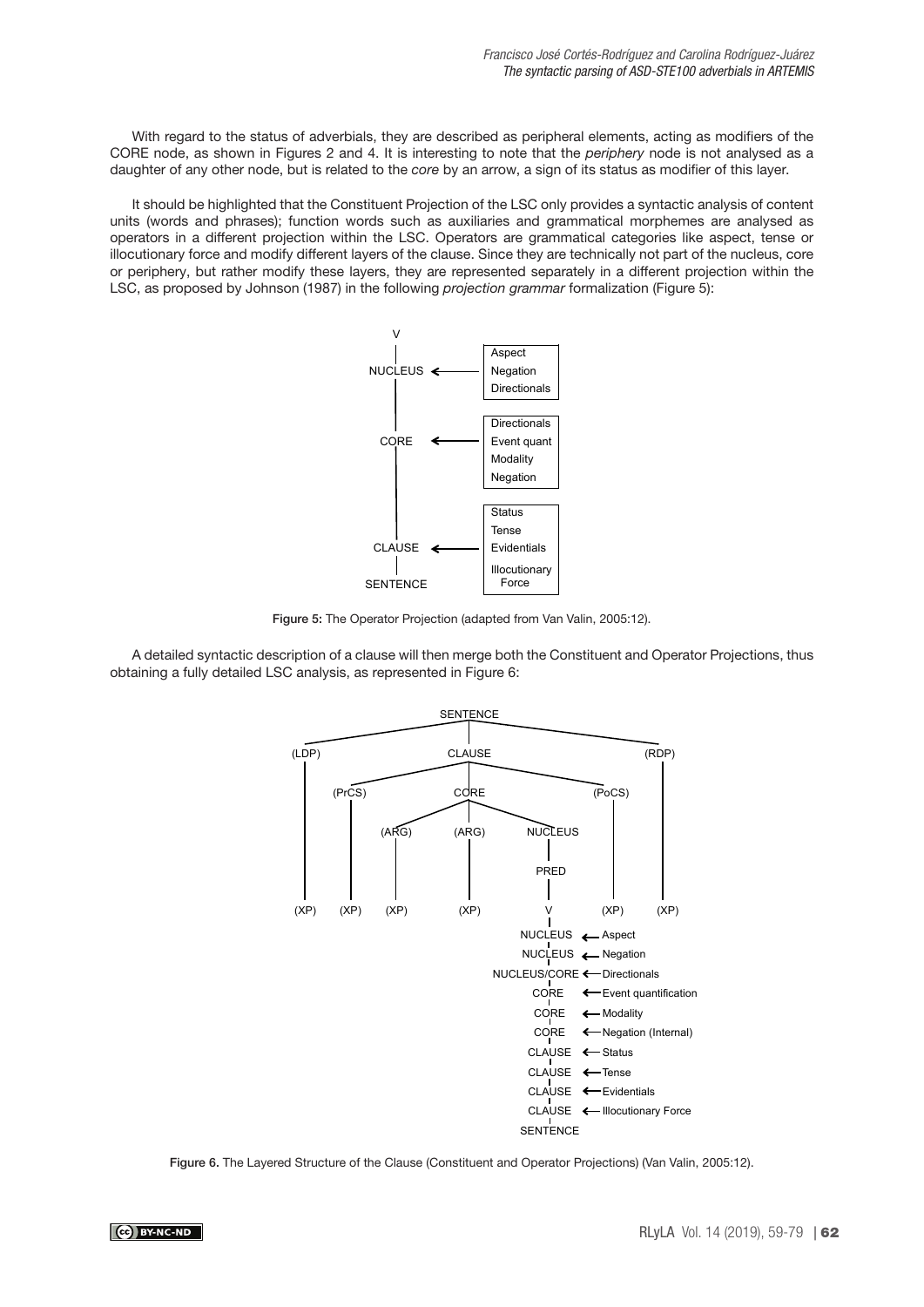Figure 7 shows the LSC analysis of an English sentence:



Figure 7: English clause structure (Van Valin, 2005:14).

### 2.2. The syntax and semantics of adverbials in RRG

As has been described in the preceding section, optional constituents are described in Van Valin & LaPolla (1997) as peripheral elements modifying the core layer in the Constituent Projection within the LSC. However, in Van Valin (2005:19-21) there is an important change as regards the description of such peripheral constituents since it is proposed that adverbials should be distributed as modifiers of the three different layers of the clause, namely, the nucleus, core and clause layers. Thus, not only must a core periphery be contemplated in the syntactic analysis, but also a nuclear periphery and a clause periphery. Van Valin (2005:19-20) claims that aspectual adverbs like completely and continuously modify the nucleus; pace and manner adverbials together with time and place adjuncts are core modifiers; and epistemic and evidential adverbs (like probably and obviously, respectively) modify the clause. The example (Van Valin, 2005:22) in Figure 8 illustrates the three-layered analysis of adverbs:



Figure 8. The LSC of an English sentence including peripheral elements (Van Valin, 2005:22).

Despite the relevance of this new analysis, it is significant that its impact within the RRG model has been very scarce. A revision of the recent literature in this model reveals that most studies still maintain the original singlelayer analysis of adverbs as core peripheral constituents, thus neglecting the new programmatic nature of the proposal in Van Valin (2005) for a distribution of adjuncts along the different layers in the LSC. To our knowledge, only the work by Mora-Bustos (2012) has applied the new proposal to the description of adverbials in Spanish. Even though Mora-Bustos (2012) adds some more types of adverbs to the brief classification proposed in Van Valin (2005) – mainly because of the type of semantic information that they convey – we believe that this work does not provide a fully-embodied account of the typology of optional constituents within the new RRG framework.

#### CC BY-NC-ND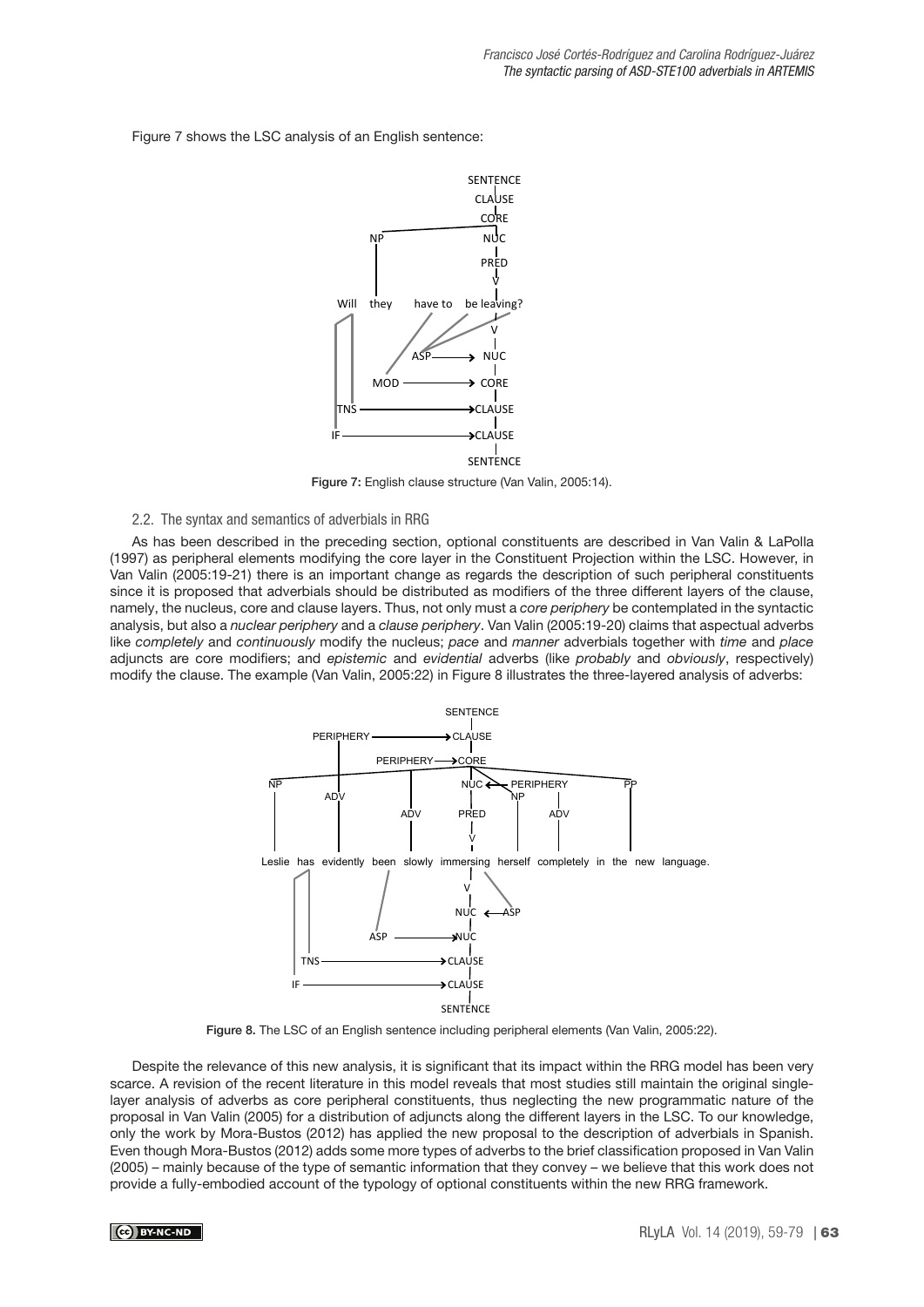Díaz-Jorge (2017) seems to be a more solid proposal for a complete implementation of the three-layered distribution of adverbials along the LSC, as it expands the typology and proposes a hierarchical arrangement of these optional elements by applying different criteria to support her classification. Díaz-Jorge (2017:13-14) explains that despite the fact that Van Valin's (2005) new system of classification for adjuncts is a turning point as regards the status of these constituents in RRG, it still remains insufficient in order to give a complete description of the syntax of adjunct modifiers. Therefore, she proposes: (i) to establish a detailed typology of adverbials in English along the lines of this new analysis, and (ii) to establish some criteria to support the distribution of adverbials as peripheral modifiers along the three layers in the enhanced LSC.

Concerning the first issue, Díaz-Jorge (2017) offers a taxonomy of adverbials by combining three different sources: the types mentioned in Van Valin (2005), the typology of the so-called satellites from Dik's (1997) Functional Grammar (FG), and the classification of adjuncts and disjuncts from Quirk et al. (1985)<sup>1</sup>. Her classification is captured in Table 1:

| Layers         | <b>Adjunct Types</b> | Subtypes                                      | Examples                              |  |  |
|----------------|----------------------|-----------------------------------------------|---------------------------------------|--|--|
| <b>CLAUSE</b>  | Illocutionary        |                                               | briefly, frankly                      |  |  |
|                | Evidential           |                                               | reportedly, presumably                |  |  |
|                | Epistemic            |                                               | cleverly, certainly                   |  |  |
| <b>CORE</b>    |                      | Concession                                    | despite X, in spite of X              |  |  |
|                | Contingency          | Purpose                                       | for X, in order to X                  |  |  |
|                |                      | Reason                                        | because of X, on account of X         |  |  |
|                |                      | Company                                       | with X                                |  |  |
|                | Process              | Beneficiary                                   | for $X$                               |  |  |
|                |                      | Manner                                        | silently, recklessly                  |  |  |
|                |                      | Means/Instrument                              | (travel) by car, (shoot) with a rifle |  |  |
|                | Pace                 |                                               | quickly, slowly                       |  |  |
|                |                      | <b>Direction</b>                              | towards X                             |  |  |
|                | Space                | Path                                          | along X, across X                     |  |  |
|                |                      | Source                                        | from $X$                              |  |  |
|                |                      | Time position                                 | today, tonight                        |  |  |
|                | Temporal             | Span                                          | since X, by X, recently               |  |  |
|                |                      | Duration                                      | for X time                            |  |  |
| <b>NUCLEUS</b> | Focusing             | Restrictive/Limiters                          | alone, just, only                     |  |  |
|                |                      | Additives                                     | further, also, even                   |  |  |
|                | Degree               |                                               | still, completely                     |  |  |
|                | Frequency            | Definite frequency                            | hourly, once, twice                   |  |  |
|                |                      | Indefinite 1(High frequency)                  | often, regularly                      |  |  |
|                |                      | Indefinite 1 (Usual/Mid frequency)            | on most days, generally, normally     |  |  |
|                |                      | Indefinite 2 (Low frequency)                  | hardly ever, seldom, scarcely         |  |  |
|                |                      | Indefinite 2 (Zero frequency)                 | never, no longer, nevermore           |  |  |
|                |                      | Indefinite 3 (Continual/ Universal frequency) | always, continually                   |  |  |

As can be seen in Table 1, adjuncts are already distributed among the three layers of the LSC. The methodology developed by Díaz-Jorge (2017) in order to obtain this classification is based on two types of criteria, namely the semantic import of adverbials and their positional behaviour. With reference to the semantic aspects, this work establishes a correlation between the meaning of the different types of adjuncts and the operators of the LSC, in a similar fashion to the approach followed in the description of satellites in Functional Grammar (Dik, 1997). In FG, satellites are always depicted in lockstep with the operators so that both types of constituents are allocated to one layer by considering their semantic parallelism. In other words, both satellites and operators are considered as bearers of the same type of additional information pertaining to one of the layers in the semantic contour of clauses, their difference being morpho-lexical: satellites are lexical, and phrasal modifiers and operators are closed-class lexical units or morphemes. Van Valin (2005:19-20) also recognizes that "[a]dverbs are not operators, however,

<sup>1</sup> Both Van Valin (2005) and Díaz-Jorge (2017) dispense with the distinction adjunct-disjunct and consider both as adjuncts; we will also use this as a cover term.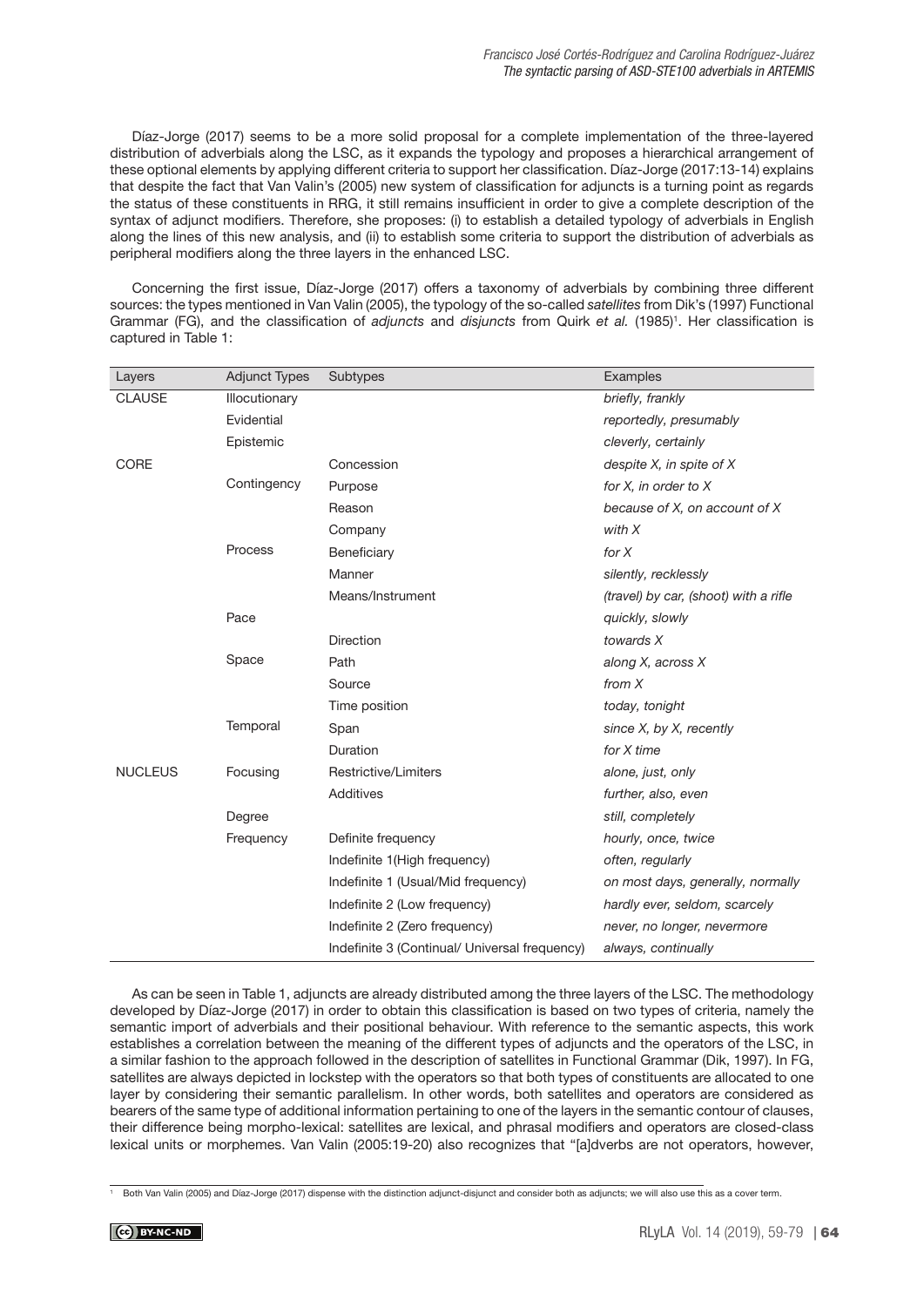but do interact with operators". Díaz-Jorge (2017) applies this same rationale and establishes the equipollence between every semantic type of adverbial and a corresponding operator in the LSC. In fact, to ensure a proper equivalence between adverbials and operators, Díaz-Jorge (2017) not only considers the description of these units in RRG, but also pays much attention to the richer semantic descriptions offered by Quirk et al. (1985) and Dik (1997). The latter brings about a further methodological difficulty that she manages to overcome: finding the correspondence between the three-layer analysis of clauses in RRG and the four-tier description of FG. Another consequence of this approach is the fact that reason, purpose and concessive adjuncts are classified as core adverbials, whereas Van Valin (2005:195-196) proposes taking them as clause peripheries. Van Valin's analysis is based on the ordering co-occurrence restrictions that purpose and concession clauses have with regard to other core peripheral subordinate clauses: all these types appear consistently in clause final position but there is a preference to locate purpose and concession subordinate clauses after setting locative and temporal clauses in English. He further extends this classification to all purpose and concessive adjuncts. We believe, however, that these restrictions are not enough to justify the analysis proposed for these types of adverbials, but merely show some ordering restrictions which occur within the group of core adjuncts, a phenomenon similar to that taking place within certain operators from the same layer.

Díaz-Jorge (2017) also uses the positional criterion in order to confirm the distribution of adjuncts along the LSC. By paying attention to the more frequent and, therefore, more natural positions in which adjuncts (especially adverbs) tend to occur, and their relative flexibility to appear in several positions, it was possible to further argue that they were modifiers of one layer or another. Van Valin (2005:21) refers to this criterion when he states that "unlike operators, which have fixed positions, adverbs may occur either before or after the verb, but in both cases the scope constraints require that the nuclear adverb be closer to the verb than the core adverb, and likewise for the core adverb with respect to the clausal adverb". Following this line of reasoning, Díaz-Jorge (2017:18-19) draws some positional tendencies from her analysis based on an extensive sample of adverbials obtained from the British National Corpus (BNC), which can be summarized as follows:

- Nuclear adjuncts: all those adjuncts which tend to appear in mid position and are very rigid as it is not very common for them to appear in other spaces within the clause. For example, "You can regularly replace the fronts but not the straps" (BNC K6X), "She is reading a letter she has just written to her parents" (BNC FU4).
- Core adjuncts: all those adjuncts which tend to appear in end position and are very flexible as they are able to occur easily in other different positions as well. For example, "[…] a correspondingly green snake slithered silently across the wet patch." (BNC AK6), "I've enjoyed my first year as a pro despite everything" (BNC C9E).
- Clausal adjuncts: all those adjuncts which tend to appear in initial positions and do not usually appear elsewhere. For example, "Frankly, until somebody finds a better way to build a GTi, we´re […]" (BNC CFS), "Presumably, it was felt that businessmen could take care of themselves" (BNC 6T).

Let us now consider how this classification can be integrated within ARTEMIS in order to automatically obtain an effective parsing of adjuncts in English.

# 3. ADVERBIALS IN ARTEMIS

Once the updated analysis of adverbials in RRG (and the LCM as well) has been attained (Section 2), this section describes how we have had to adapt this analysis to the conditions imposed by the Grammar Development Environment (GDE) in ARTEMIS, which necessarily implies the need to address two key issues: firstly, we will briefly comment on the adaptations that have had to be made to the Constituent Projection from RRG in order to integrate certain features from the LCM and FunGramKB, which are essential for the architecture of ARTEMIS and, specifically, of its Grammar Development Environment (GDE) module (Section 3.1). Secondly, we will have to devise in what way peripheries are to be integrated into the syntactic rules that form part of the GDE (Section 3.2).

### 3.1. A brief description of ARTEMIS and the Grammar Development Environment

As already mentioned in the introductory section of this paper, ARTEMIS ("Automatically Representing Text Meaning via an Interlingua-based System") is a NLP prototype that has been implemented within FunGramKB and is conceived as a syntactico-semantic parsing resource for the computational treatment of the semantics and syntax of linguistic expressions (Periñán-Pascual, 2013; Periñán-Pascual & Arcas-Túnez, 2014). ARTEMIS resorts to the shallow and deep semantic information that is stored in the different modules of FunGramKB (the lexical, grammatical and conceptual modules (see Section 1)) in order to understand fragments of natural language and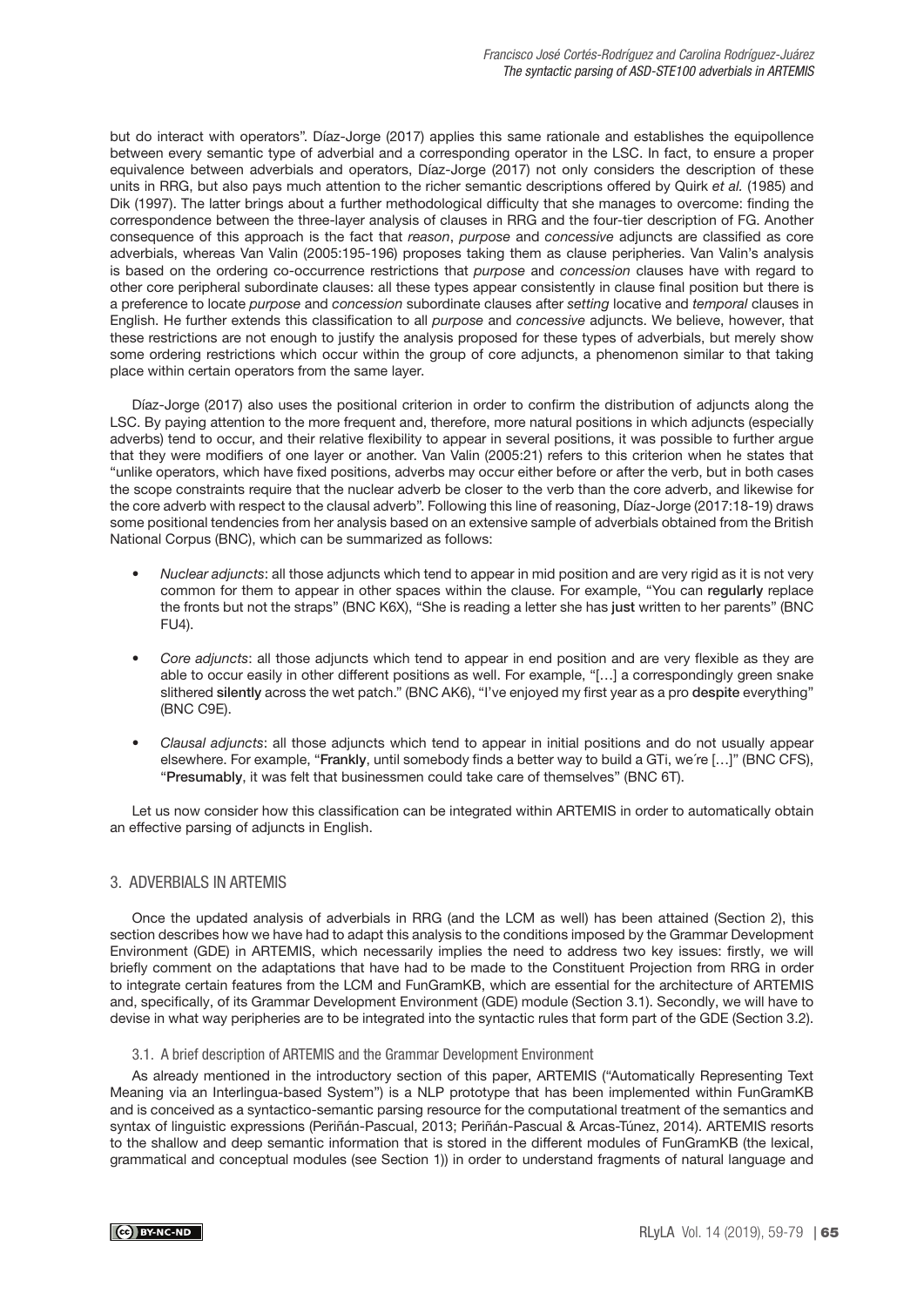bind them to their grammatical and semantic structure. In this process, three components are activated: the GDE, the Conceptual Logical Structure (CLS) constructor and the COREL-Scheme Builder (Figure 9):



Figure 9. The architecture of ARTEMIS.

The GDE is responsible for decoding the morphosyntactic behaviour of predicates in the form of a parsed tree by applying the syntactic, constructional and lexical rules which are comprised within it. As explained in Cortés-Rodríguez (2016:81), the syntactic rules in the GDE "account for the generation/recognition of the underlying LSC"; constructional rules "guide the embedding of the structure of argument-predicate constructions (…) into the enhanced LSC"; and lexical rules "tokenize the abstract features encoded in the LSC by resorting to the information stored in the Lexicon and the Ontology of FunGramKB" (Cortés-Rodríguez, 2016:81).

In the next phase in the process, the shallow semantic representation of sentences is transformed into conceptually deeper structures in the CLS Constructor. As already mentioned, a CLS is an enhanced text meaning representation of RRG logical structures which includes Aktionsart ascription, the number of constructional variables of the predicate, thematic roles, macrorole functions (Actor/Undergoer), phrasal category, type of argument (argument, argument adjunct or a nucleus which contains the predicate), etc. The CLS is then turned into COREL (COnceptual REpresentation Language), which is the formal language that formalizes conceptual knowledge in FunGramKB (Cortés-Rodríguez, 2016:80; Fumero & Díaz, 2017). Example 1 by Fumero & Díaz (2017:38) illustrates this phase:

1. Louise had baked a cake for the kids.

CLS:

 $<_{\textsf{\tiny IF}}$ decl $<_{\textsf{\tiny TENSE}}$ past $<_{\textsf{\tiny CONSTR\_L1}}$ rben $<_{\textsf{\tiny CONSTR\_L1}}$ ker $<_{\textsf{\tiny AKT}}$ cacc $<$ [+BAKE\_00(%LOUISE\_00-Agent, +CAKE\_00-Referent, +CHILD\_00-Beneficiary)] >>>>>>>

Extended COREL scheme:

 $+(e1: +BAKE_00 (x1: %LOUISE_00)_{THEME} (x2: +CAKE_00)_{REFERENT} (f1: (e2: +DO_00 (x1)_{AGENT} (e1)_{REFERENT}$ (f2: +CHILD\_00)Beneficiary))Purpose)

As described in Periñán-Pascual & Arcas-Túnez (2014) and Cortés-Rodríguez & Mairal-Usón (2016), the RRG descriptive apparatus has undergone two necessary adaptations in the implementation process of ARTEMIS: (i) the integration of an intermediate constructional node, L1-CONSTR, in the layered structure of the clause between the CORE and the CLAUSE nodes; and (ii) the substitution of the operator projection by feature-bearing matrixes and unification mechanisms. The first modification is a direct consequence of the constructional orientation contributed by the Lexical Constructional Model (LCM) (Ruiz de Mendoza, 2013; Ruiz de Mendoza & Galera, 2014) in the design of both FunGramKB and ARTEMIS. According to the LCM, the syntactico-semantic contour of sentences is the joint result of a predicate-based approach (as the one from RRG) enhanced with the information from a repository of constructional structures (Constructicon) classified in terms of different levels of schematization. The four types of Constructicons are inspired in the four constructional layers of the LCM and are stored in the Grammaticon, which enriches FunGramKB in the sense that it can deal with both "the propositional and the non-propositional dimensions of meaning" (Mairal-Usón, 2017:246).

Therefore, the syntactic structure of sentences has to contemplate not only the projection of arguments from basic predicate frames in the Lexicon – described as kernel constructions in Periñán-Pascual (2013:214) – but also the possible modifications of such kernel frames (in terms of additions, reductions, shifts of constituents, or, even, as a result of different Aktionsart ascription) which involve the syntactic information pertaining to Level-1 (non-kernel) Constructions. Kernel constructions account for the configuration of the CORE in unmarked cases, as the core houses by default the arguments and the primary predicate of every clause. L1-Constructions, on the other hand, quite often introduce a secondary predicate (NUC-S), as, for instance, in resultatives; or an Argument-Adjunct (AAJ), as is the case of Beneficiary constituents like "for her sister" in "Ana caked a pumpkin pie for her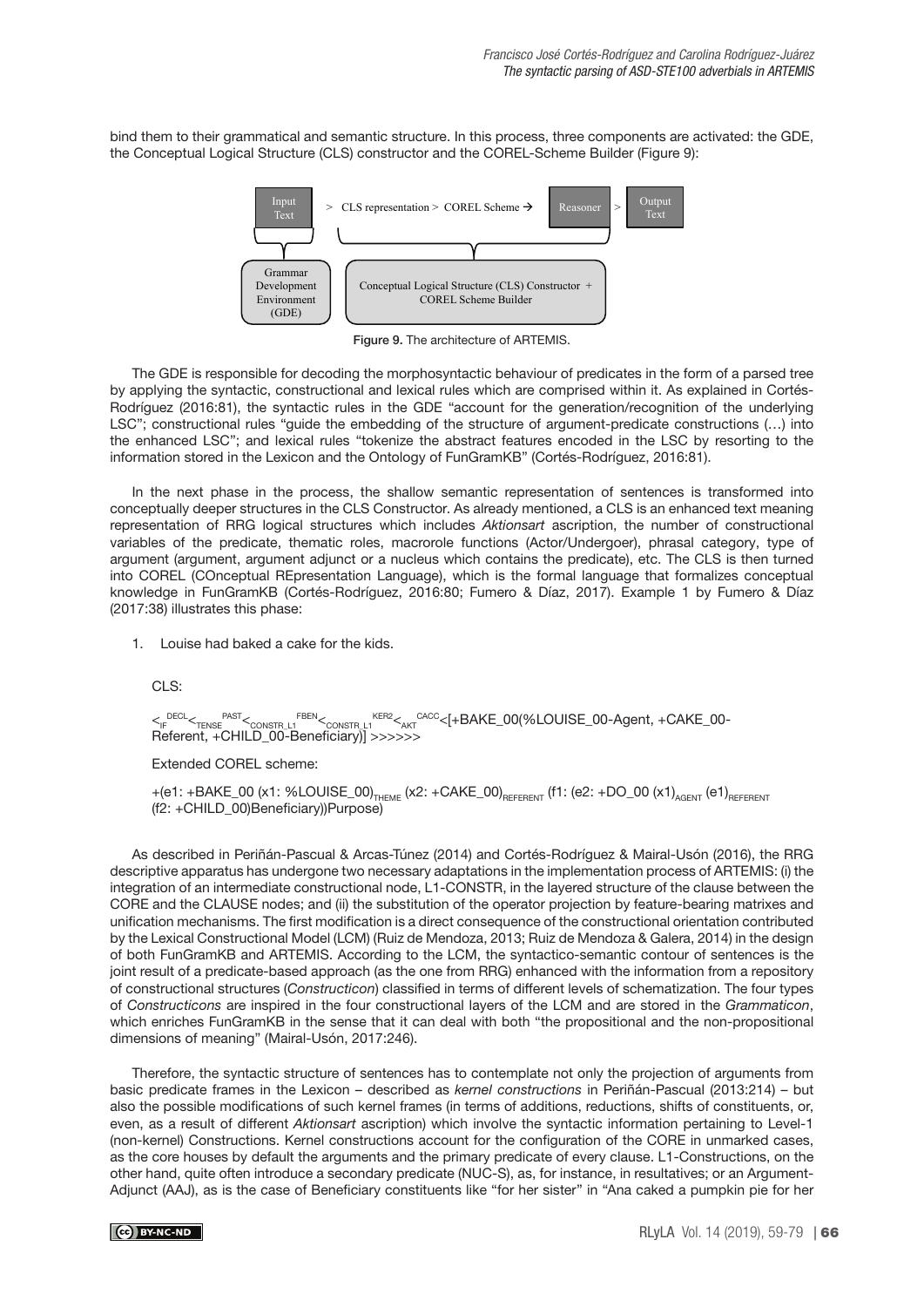sister". There are even cases in which both types are simultaneously added as in "Bruno barks doors (AAJ) open (NUC-S)", which is analysed in the following way (Cortés-Rodríguez & Mairal-Usón, 2016:95) (Figure 10):



Figure 10: The enhanced LSC of an English sentence (Cortés-Rodríguez & Mairal-Usón, 2016:95).

The introduction of this new layer (CONSTR-L1) brings about some other changes, as is the case of the PreCore Slot Position (clause initial position), which has been re-described as a PreConstr-L1 position. In the case of adverbials, it seems feasible to reanalyze core adverbials as peripheral units modifying the CONSTR-L1 layer, according to the criteria proposed in Díaz-Jorge (2017): firstly, the semantic typology of L1-Constructional adjuncts would be the same as the one proposed for core adjuncts; secondly, their positional preferences are almost identical, as they tend to appear in clause final position<sup>2</sup>. Figure 11 illustrates the adaptations that have been incorporated as a result of the introduction of the CONSTR-L1 layer:



Figure 11. Analysis of an English sentence with core adverbials as peripheral units modifying the CONSTR-L1 layer.

Arguably, there would be only one possible case to justify the distinction between core and L1-Construction adjuncts, and that is when an adverbial appears in core final position followed by another constituent introduced by a non-kernel L1-Construction, as in example (2):

2. [[I bake gluten-free bread] CORE (Kernel2) every Wednesday (Time Adjunct) for my celiac clientele (Beneficiary. AAJ)] - L1 CONSTRUCTION

<sup>2</sup> This is especially true of prepositional phrase adjuncts; as explained in Van Valin (2005:21), they normally follow the core (or in our analysis, the L1-Construction), and, if they precede the core (or the L1-Construction), they must be in the PreC-L1 position or Left-detached position.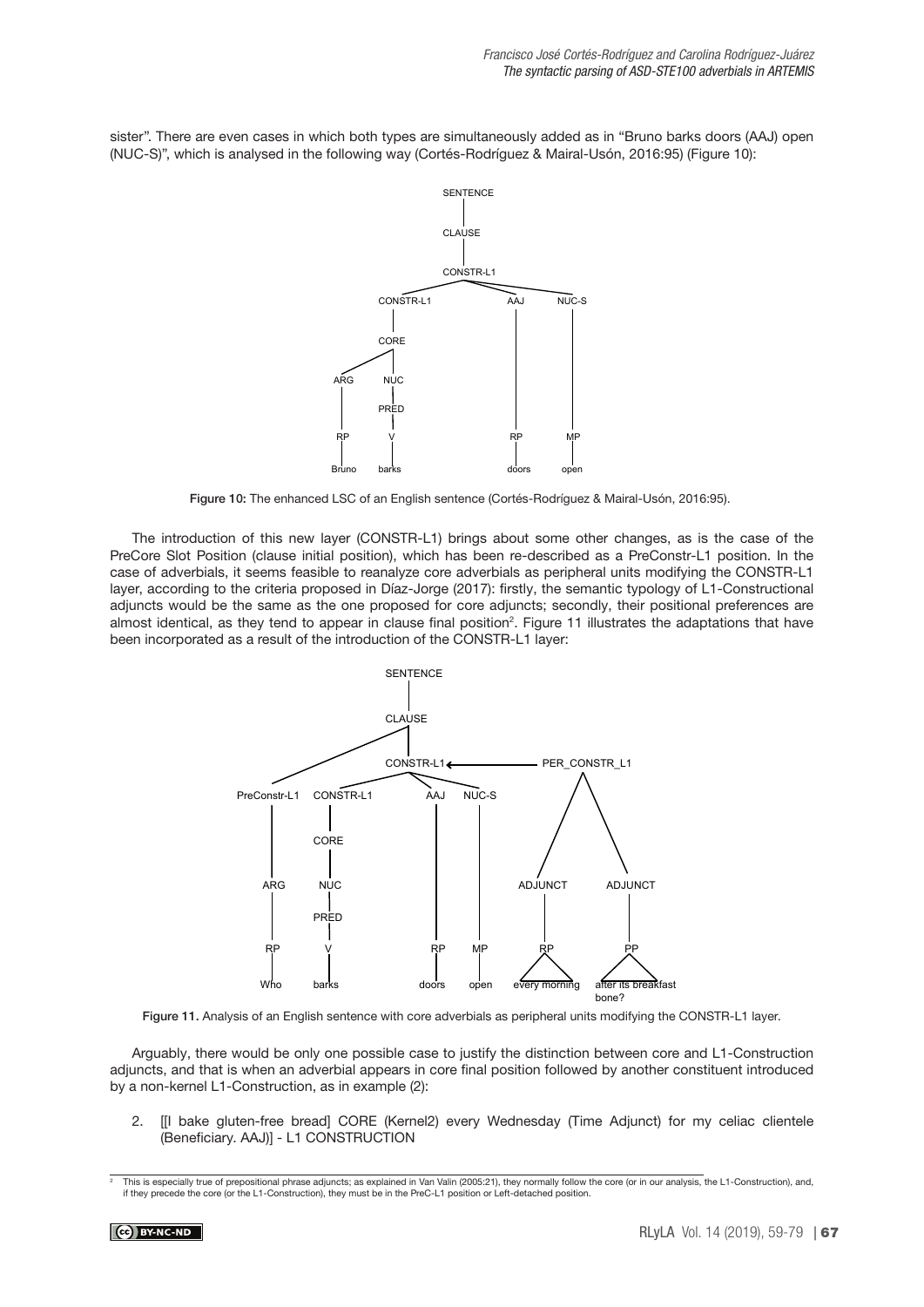However, we believe that this can be rather reinterpreted as a marked variant of the default final L1-Construction position (see Section 3.2 for a more detailed explanation).

The second methodological adaptation that is required for an effective formalization of adverbials in ARTEMIS consists of the replacement of the operator projection by feature-bearing structures called AVMs (Attribute-Value-Matrices), which encode the selectional and semantic information of different types of grammatical constituents in the format of attributes and values. This type of information cannot be retrieved from the Lexicon, the Grammaticon or the Ontology of FunGramKB (Cortés-Rodríguez, 2016:80-81). The AVM for the category Adjunct would be as follows:

```
<Category Type="ADJUNCT">
   <Attribute ID="Concept" /> 
   <Attribute ID="Phrase" />
   <Attribute ID="Prep" />
   <Attribute ID="AdjunctRole" />
</Category>
```
The attributes for this category include: the type of Phrase, and in case it is a prepositional phrase, the type of preposition (Prep). An important attribute refers to Concept, which shall be retrieved from the Lexicon (in the case of adverbs) and will be crucial to ascertain the semantic type the adjunct belongs to. In the case of prepositional phrases, this attribute is obtained indirectly retrieved from the information of the corresponding preposition encoded in the Lexicon.

The AVMs for adverbs (ADV) and prepositions (PREP)<sup>3</sup> are as follows:

```
<Category Type="ADV">
    <Attribute ID="Concept" />
    <Attribute ID="Degree" />
    <Attribute ID="Form" />
<Attribute ID="AdjunctRole" />
   </Category>
```
<Category Type="PREP"> <Attribute ID="Concept" /> <Attribute ID="Prep" /> </Category>

The last attribute in the AVM for adjuncts (AdjunctRole) refers to the semantic type of adjunct; the list of available values for this attribute is encoded in its corresponding AVM, and is based on the classification proposed by Díaz-Jorge (2017) and presented in Section 2.2:

<Attribute ID="AdjunctRole" obl="+" num="1"> <Value>Additive</Value> <Value>Beneficiary </Value> <Value>Company</Value> <Value>Concession</Value> <Value>Definite frequency</Value> <Value>Degree </Value> <Value>Direction</Value> <Value>Duration</Value> <Value>Epistemic</Value> <Value>Evidential</Value> <Value>Illocutionary</Value> <Value>Indefinite frequency</Value> <Value>Instrument</Value> <Value>Limiter</Value> <Value>Manner</Value> <Value>Means</Value> <Value>Pace</Value> <Value>Path</Value> <Value>Purpose</Value> <Value>Reason</Value> <Value>Source</Value> <Value>Span</Value> <Value>Time position</Value> </Attribute>

<sup>3</sup> Cf. Hernández-Pastor & Periñán-Pascual (2016) for an extensive description of the conceptual modelling of relations in FunGramKB's Ontology, which accounts for the semantic intepretation of English prepositions.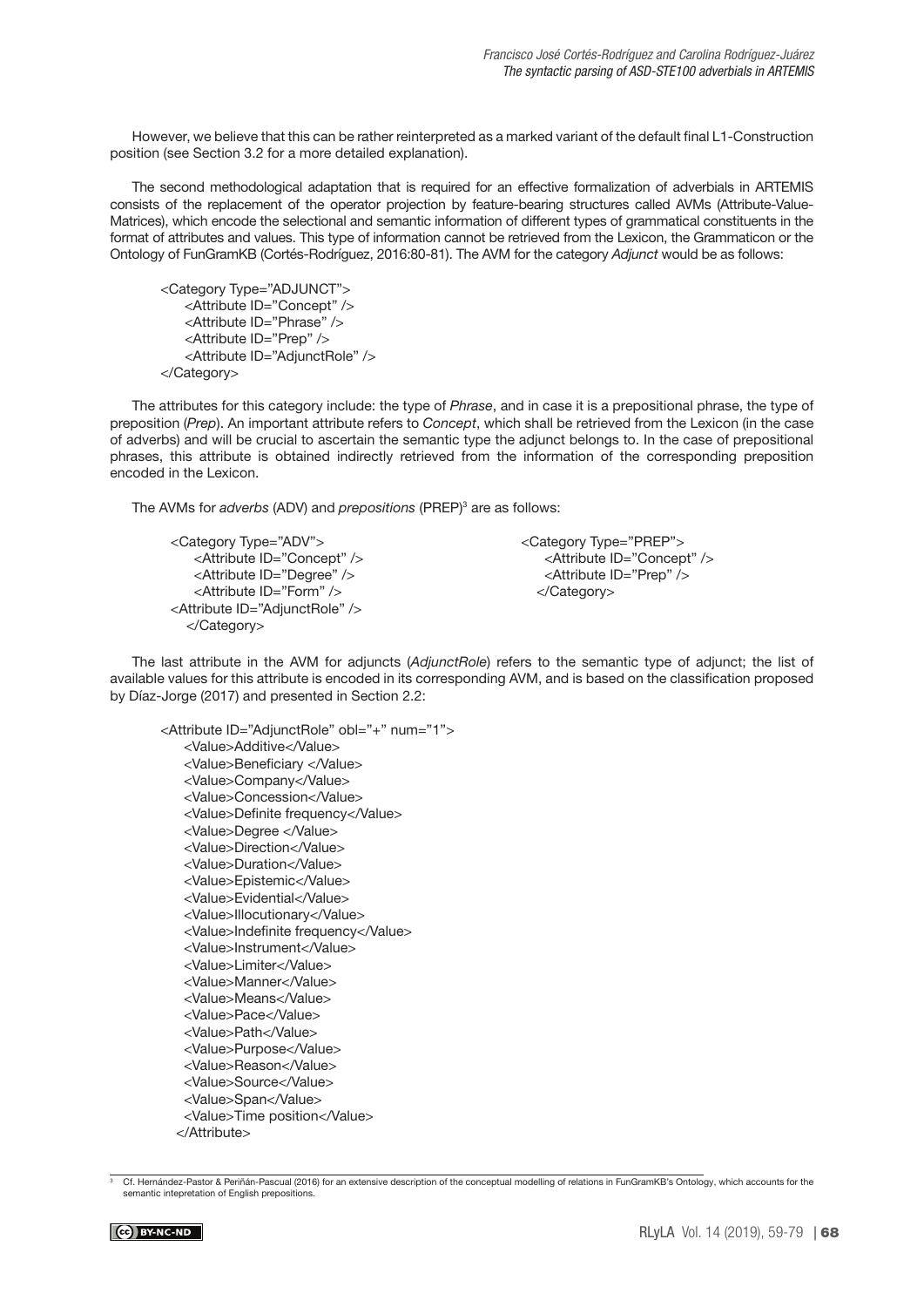These values will also appear distributed in the syntactic rules that account for the realization possibilities of the different peripheries, thus restricting the array of possible semantic types admitted in each of them; the (partial) rule for Nuclear Peripheries would be as follows:

PER\_NUC [Adjunct Role=Additive|Definite frequency|Degree|Indefinite frequency|Limiter]

àADJUNCT [Concept=[FIND: core > concept > concept | CHECK: %\w\*], Phrase= [FIND: core > phraseset > tag], Prep= ?p, AdjunctRole= Additive|Definite frequency|Degree|Indefinite frequency|Limiter]

Figure 12 shows the refined tree of the LSC of an English sentence that includes the analysis of the additive adiunct also:



## 3.2. Locating adjuncts in the GDE

In order to develop the set of syntactic rules that form part of the Grammar Development Environment of ARTEMIS and that account for the ordering of constituents in those sentences that have optional adjuncts as constituents, it is necessary to further the explanation of the positional behaviour of adverbials offered in Díaz-Jorge (2017) by thoroughly identifying the different locations where they tend to appear within sentences, and, then, by showing the preferences for each type of periphery on a scale of positional markedness.

Following Greenbaum & Quirk (1990:161-162), and in addition to Diaz-Jorge's (2017) basic clause positions (initial, medial and final positions), we have identified some subvariants of these three positions and distinguished the clause external detached positions that are also available for locating adverbials in English sentences. Figure 13 captures the set of possible positions available for the location of peripheral units:



On our scales of preferences we have only considered the LDP, as the RDP is subject to the same conditions of use as the LDP, though it seems to be less frequently used in English.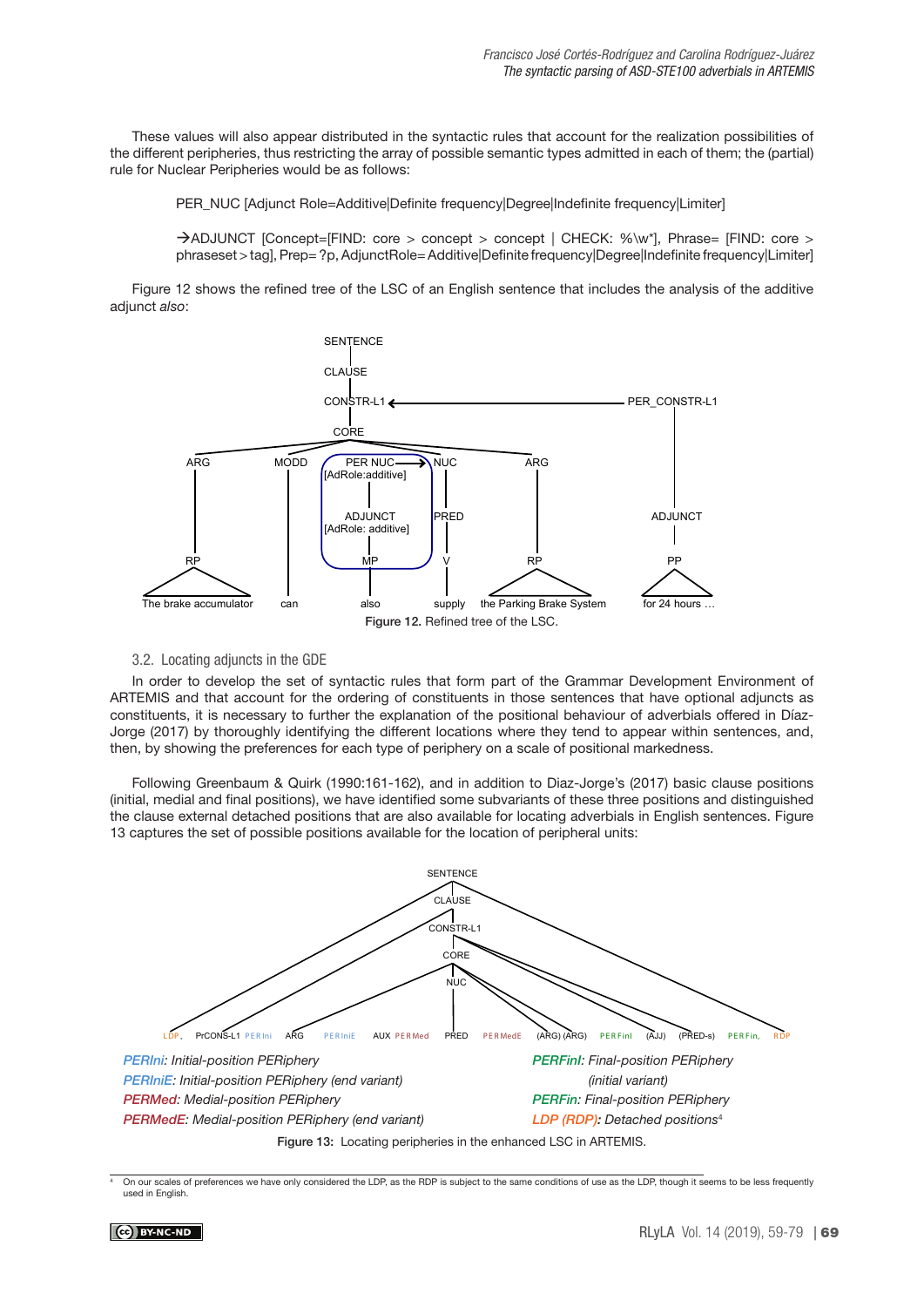We can now establish a scale of the positional preferences for the different types of adjuncts (especially adverbs; cf. note 2) described in Díaz-Jorge (2017) in terms of the positions established above (+ preferred > …>…>…> − preferred). On the scale, only the major positions (initial, medial, final and detached) are considered; therefore, subvariants are not taken as different positions. Hence, "by then" in the following sentences (Greenbaum & Quirk, 1990: 161) will be taken as occupying a medial position in all cases on the scale of preferences that we posit:

- 3. The book should by then (PERMed) have been returned to the library.
- 4. The book should have been returned by then (PERMedE) to the library.

This scale primarily refers to the position of adjuncts in declarative clauses, although it is also applicable to interrogatives and imperatives, with some minor considerations. For instance, in the case of imperatives, PERIni, PERIniE and PERMed are all neutralized since there is no intervening subject (ARG):

5. Only give these drinks with meals and dilute the juice by at least the same amount (BNC CH5).

Notice also that PERIniE and PERMed are neutralized in declaratives without an AUX constituent. On such occasions, the adverbial will be assigned to either of these two positions depending on its semantic type.

Clausal adjuncts will be analyzed as occupying PERIniE positions (example (6)), but CONSTR-L1 adjuncts will be parsed as PERMed adverbials (example (7)):

- 6. Although Mr Berghofer reportedly  $_{PFR/inf}$  said he was not competent [...]. (BNC A4H)
- 7. Fergie and the Queen often rode together, but the troubled Duchess quickly **PERMAG found that her mother**in-law would shy away from anything too personal. (BNC CH1)

Manner adverbs in medial position can be sometimes interpreted as epistemic adjuncts; Van Valin (2005:20) explains that manner adverbs occurring before the tense operator can be construed as clausal modifiers. Thus, "cleverly" in sentence (8) has two interpretations (and possible positions): the first one shows that the manner in which she hid the cash was clever (hence the adverb occupies a PERMed position) whereas the second one shows that the fact that she hid the cash was clever.

8. Ruth cleverly hid the cash.

Notice, however, that, in our analysis, epistemic "cleverly" is occupying the PERIniE position. Only if there is an intervening tense auxiliary as in example (9), should the adjunct be analysed as occupying a PERMed position. This type of pattern of a clausal adjunct in mid position is quite infrequent.

9. The Security Council has wisely ruled out the death penalty. (BNC K5C)

Below we present the scales of positional preferences for the different types of adjuncts at each of the peripheral levels together with illustrating examples:

## CLAUSAL PERIPHERY

ILLOCUTIONARY ADJUNCTS: PERIni > LDP

- 10. I frankly  $_{\text{pephif}}$  don't understand. (BNC J41)
- 11. Briefly,  $_{LDP}$  there is nothing more I can do about it. (Quirk et al., 1985:616)
- 12. Totally unexpected because frankly <sub>PERIni</sub> no government, no civil service would have given us much money for (…). (BNC J9M)

EVIDENTIAL ADJUNCTS: PERIni > LDP

- 13. Although Mr Berghofer reportedly **PERINIE Said he was not competent [...]**. (BNC A4H)
- 14. In my experience,  $_{\text{LDP}}$  such questions are seldom solved. (Dik, 1997:297)
- 15. What about the moralizing? Evidently  $_{PFRIni}$  there is something odd about the expression imperator noster divus Marcus. (BNC B2P)

 $\left(\text{cc}\right)$  BY-NC-ND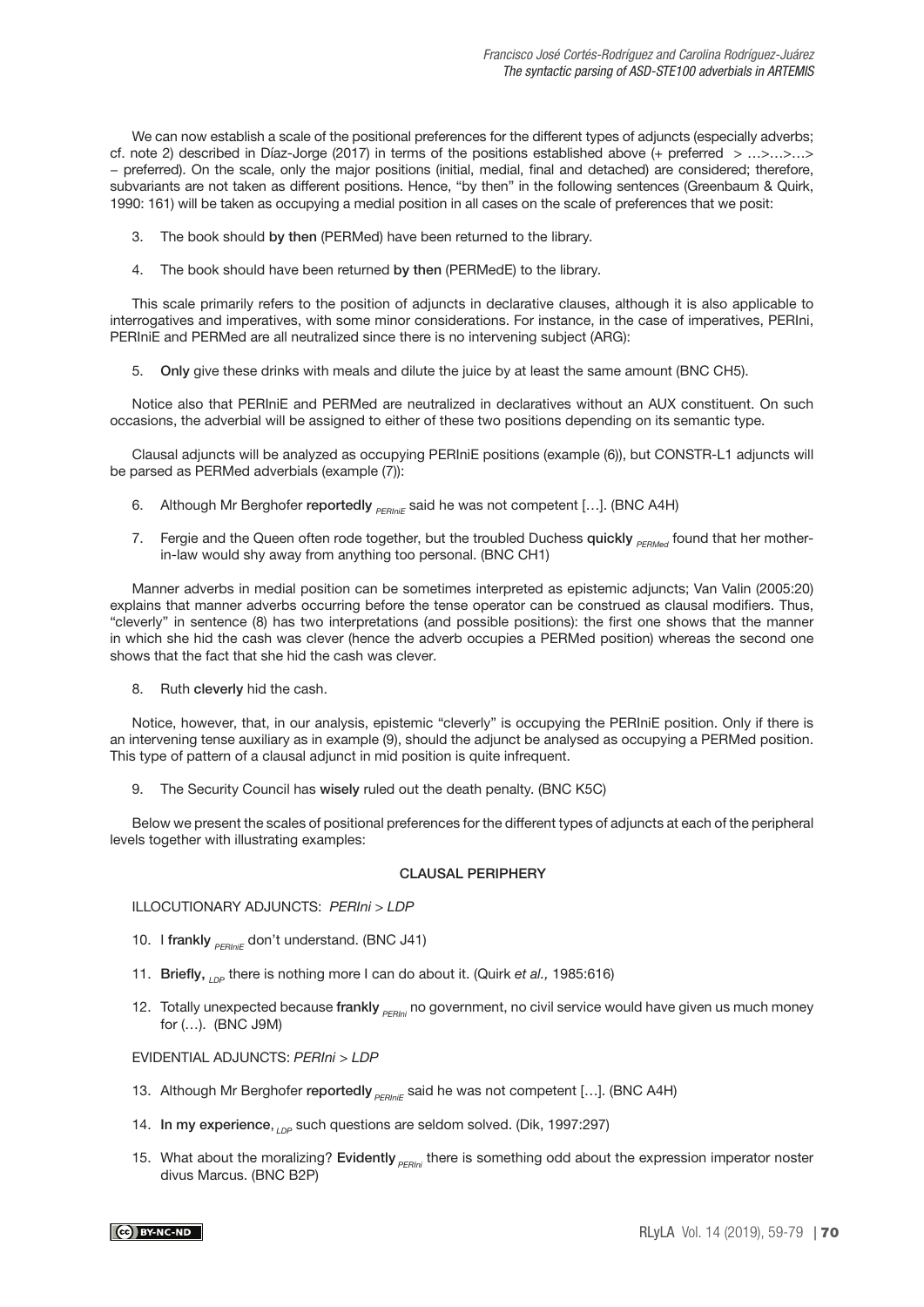### EPISTEMIC ADJUNCTS: PERIni > LDP > (PERMed)

- 16. Ashman wisely  $P_{ERInIE}$  reinserted the character into the film. (Web: thedissolve.com)
- 17. Ashman wisely  $_{PEMed}$  reinserted the character into the film. (Web: thedissolve.com)<sup>5</sup>
- 18. Fortunately, <sub>LDP</sub> we found him immediately. (Dik,1997:297)
- 19. Undoubtedly  $_{\text{PEPini}}$  progress has been made, but it has been patchy. (BNC FT5)

#### CONSTR-L1 PERIPHERY

CONTINGENCY ADJUNCTS: PERFin > LDP > PERIni

- 20. They refused to leave on request and attempts to eject them failed on account of the sudden arrival of reinforcements from the local station  $_{PERFin}$  (BNC ASB)
- 21. In order to redeem, <sub>LDP</sub> the mortgagor must give six months' notice or pay six months' interest. (BNC ABP)
- 22. Despite his personal battle against deafness  $_{PERlin}$  he fought to help battered wives and rape victims. (BNC CH1)

PROCESS ADJUNCTS6 : PERFin > PERMed /LDP > PERIni

- 23. Foley, of Finchley, north London, admitted driving recklessly <sub>PERFin</sub> while unfit through drink or drugs. (BNC CBF)
- 24. But London Ambulance Service categorically **PERMed** denied that it had plans to cut off phone lines. (BNC AAL)
- 25. Foolishly, <sub>LDP</sub> she had set them opposite each other. (BNC FBD)
- 26. I suddenly realised I had forgotten to bring my own umbrella to work that morning. Silently <sub>PERIni</sub> I cursed. (BNC HD7)
- PACE ADJUNCTS: PERFin > PERMed /LDP > PERIni
- 27. Erm, it's great having a neighbourhood area where all the traffic goes slowly <sub>PERFIn</sub> (BNC J44)
- 28. Fergie and the Queen often rode together, but the troubled Duchess quickly **PERMACY** found that her motherin-law would shy away from anything too personal. (BNC CH1)
- 29. Very hurriedly,  $_{LDP}$  Charles tried to save a situation that threatened to end his whole career. (BNC ACE)
- 30. Slowly  $_{PFRini}$  people are moving away from the marginal fringe. (BNC B1H)

SPACE ADJUNCTS: PERFin > PERMed /LDP > PERIni

- 31. Yes, I've got a show-stopper there  $_{p_{EDE_{in}}}$  (BNC FU6)
- 32. Poor girl, what a sweet innocence is here  $_{PERMed}$  destroyed. (BNC FU4)
- 33. Here,  $_{LDP}$  to make amends for the fright I have put you in. (BNC FU4)
- 34. Outside  $_{PFRini}$  it was a soft day -- and getting softer by the bucketful. (BNC CH1)

These examples ((16) and (17)) reveal that PERMed and PERIniE are neutralized in the absence of an AUX constituent. Compare it with the following variation, where the neutralization dissolves: "Ashman has wisely **PERMED** reinserted the character into the film"

Díaz-Jorge (2017:45-46) remarks the fact that, even though core (now CONSTR-L1) adverbials are usually in end positions, process adjuncts are very flexible and it is not strange for them to occupy middle positions. Pace, space and temporal adverbs can also occupy different places with relatively little stylistic or semantic effect (cf. Quirk et al., 1985:505, 519).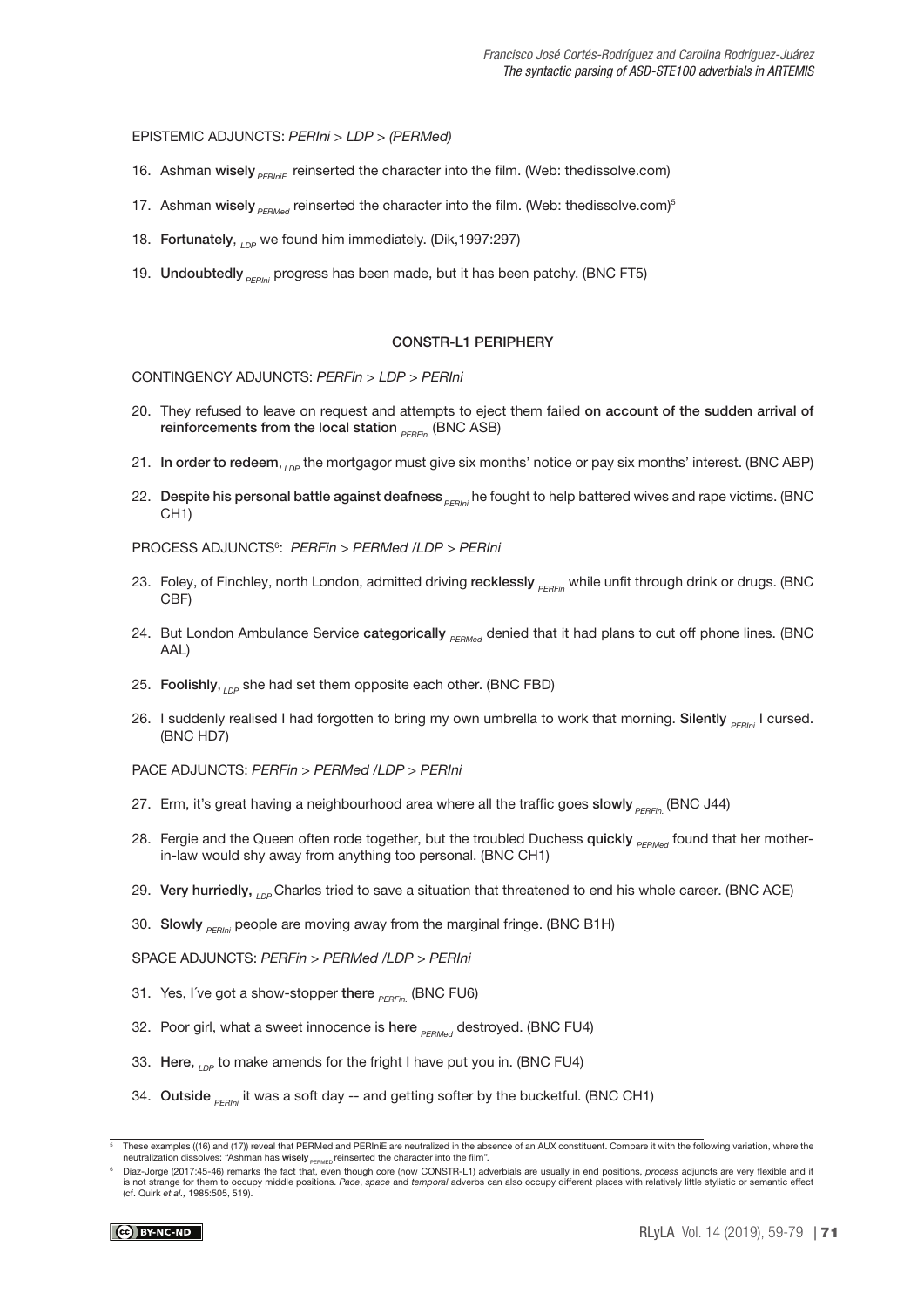TEMPORAL ADJUNCTS: PERFin > PERMed /LDP > PERIni

- 35. Today we are printing a special token to complete the voucher we gave you yesterday  $_{PFEin}$  (BNC CH1)
- 36. I think you should now  $_{PFRMert}$  begin to make another day in the week a happy one [...]. (BNC FU4)
- 37. Nowadays,  $_{\text{LDP}}$  there is no such thing as a bad job. (BNC BPE)
- 38. Yesterday  $_{\text{SEPIn}}$  we rang Frank at home only to be told by his mum: [...]. (BNC CH1)

#### NUCLEAR PERIPHERY

FOCUSING ADJUNCTS: PERMed > PERFin > (PERIni)<sup>7</sup>

- 39. She is reading a letter she has just<sub>PERMed</sub> written to her parents. (BNC FUA)
- 40. Merely **PERING TO EXAMPT EXAMPTER 10** HOLO THE EXPORENT ARD THE EXPORT HOMOTHY ARD HOLO HYPS
- 41. Who ever blamed Lucretia! All the shame lay on the ravisher only  $_{PERFin}$  (BNC FU4)

DEGREE ADJUNCTS: PERMed > PERFin

- 42. Costa Rica has partially **PERMed** recovered, though without solving its underlying economic problems. (BNC B12)
- 43. […] the pressure of the groundwater it contains forces apart the mineral grains and increases the volume of the pores slightly  $_{PEPE_{in}}$  (BNC ANX)

DEFINITE FREQUENCY: PERFin > PERIni > (PERMed)

- 44. ELECTION fever is mounting hourly <sub>PERFin</sub> in the Stretchford Conurbation. (BNC AHN)
- 45. Once a week  $_{PEHini}$  a ten-minute helicopter flight soars over the harbor. (BNC CH1)
- 46. A third would think twice  $_{PFRMedE}$  about moving home if it would upset their pets. (BNC CH5)

INDEFINITE FREQUENCY 1: PERFin / PERIni / LDP / PERMed

- 47. He used to help my brother out quite often  $_{DEDEn}$ . (BNC CH6)
- 48. Occasionally  $_{\text{PENIN}}$  official syllabuses contain very detailed advice for teachers. (BNC BLY)
- 49. Occasionally,  $\Omega_{\rm DE}$  the Princess would wince in horror as she heard how women often arrived. (BNC CH1)
- 50. […] that there will be dramatic changes in the lives of the favourite characters that have regularly **PERMed** pulled in 16 million viewers over the last six years. (BNC CH1)

INDEFINITE FREQUENCY 2: PERMed > PERIni\* > PERFin

- 51. Copeman of the Friends, told us that he seldom **PERMAC** went out without seeing corpses lying about. (BNC A64)
- 52. Never before  $_{PFRIni*}$  has a news story triggered such sensational sales. (BNC CH1)
- 53. He was told he wasn't wanted any longer  $_{PFEF_{in}}$  (BNC CH1)

 $\frac{7}{1}$  It is very rare to find focusing adjuncts in initial positions. Even more infrequent is it to find degree adverbs in such a place in the sentence.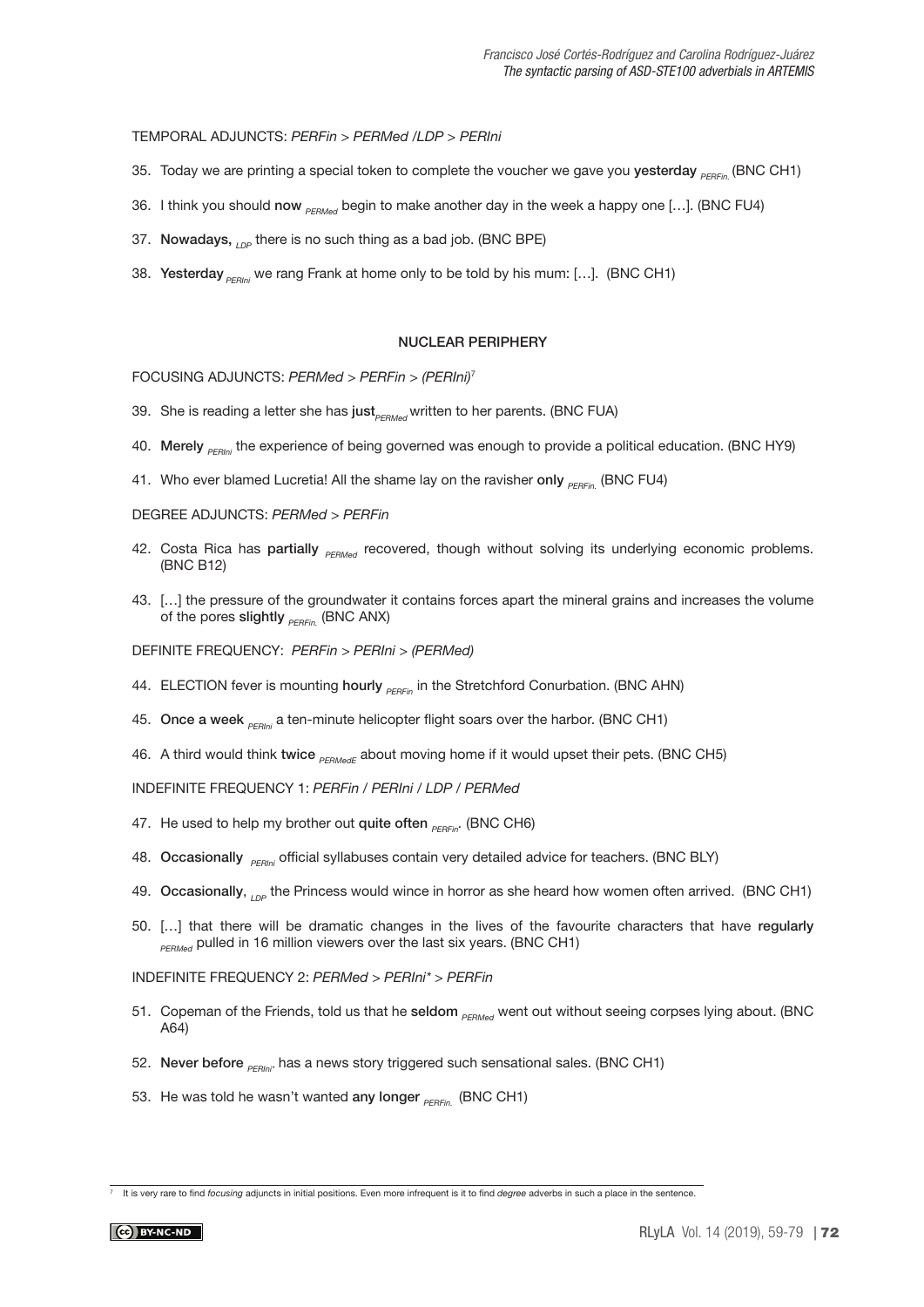### INDEFINITE FREQUENCY 3: PERMed (>PERIni/LDP)

- 54. But Radio One will always  $P_{FEMed}$  be first and foremost a pop station. Just occasionally we will be more serious. (BNC CH1)
- 55. Continually  $_{PERlin}$  adepts are warned that they must not strain themselves. (BNC CD4)

Frequency adjuncts are by far the most complex group in terms of positional preferences and restrictions. As a general rule, they tend to appear close to the predicate in rather rigid positions (Díaz-Jorge, 2017:23); furthermore, they are not expected to occupy clause external positions (i.e. left or right detached positions). However, different location tendencies can be identified which seem to be related to the specific semantic import of the adverbs. Because of this, we have established four subgroups, which correspond to a great extent to the distinctions posited in Díaz-Jorge (2017): firstly, we have differentiated between *definite* and *indefinite frequency* adjuncts. Díaz-Jorge (2017:29) explains that definite frequency adjuncts (once, hourly, three times, weekly) behave differently from other frequency adverbials as they appear in initial and end positions; she refers to Ramaswamy's (2007:349) words when he states that "they do not usually go in mid-positions". We have marked this on the scale by placing PERMed at the end of the scale and between brackets; we proceeded similarly with initial positions in the case of focusing adjuncts.

Within the second group, three subtypes of *indefinite frequency* adverbials have been distinguished. In the first group, we have included the set of frequency adverbials that express usual (usually, normally), high (often, regularly) and mid frequency (sometimes, occasionally); the second group of indefinite frequency adjuncts will include those that convey a meaning of low (scarcely, seldom) to zero frequency (never, no longer). The two groups are distinguished because they have a different behaviour as regards their positional preferences. Group 1 adjuncts are characterized by being very flexible within the clause, whereas Group 2 are also flexible but they show some special features when in initial positions, as they trigger AUX inversion (which is marked with an asterisk on the scale). The third group includes adverbials that express continual or universal frequency (always, continually), which are unlikely to occur in positions other than mid positions.

Table 2 shows a summary of the adverbial positional preferences in each of the different peripheries:

Table 2. Scales of major positional preferences per periphery.

| <b>PERIPHERIES</b>            | SCALES OF POSITIONAL PREFERENCES |  |  |  |  |
|-------------------------------|----------------------------------|--|--|--|--|
| <b>CLAUSAL PERIPHERY:</b>     | PERIni > LDP > (PERMed)          |  |  |  |  |
| CONSTR-11 PERIPHERY:          | PFRFin > PFRMed /I DP > PFRIni   |  |  |  |  |
| NUCLEAR PERIPHERY (I):        | PERMed > PERFin /PERIni          |  |  |  |  |
| <b>FOCUSING ADJUNCTS</b>      |                                  |  |  |  |  |
| DEGREE ADJUNCTS               |                                  |  |  |  |  |
| <b>INDEFINITE FREQUENCY 2</b> |                                  |  |  |  |  |
| INDEFINITE FREQUENCY 3        |                                  |  |  |  |  |
| NUCLEAR PERIPHERY (II):       | PFRFin > PFRIni / I DP / PFRMed  |  |  |  |  |
| <b>DEFINITE FREQUENCY</b>     |                                  |  |  |  |  |
| <b>INDEFINITE FREQUENCY 1</b> |                                  |  |  |  |  |

As can be observed, clausal peripheries quite often appear in initial positions and are frequent both in clause internal or clause external initial positions; they seem to be less likely to appear in final positions. Constr-L1 peripheries appear naturally in end positions, but they are not rare in clause external detached positions and medial positions; they are less frequently located in clause initial positions. This is especially true of contingency adjuncts, which are frequently realized by prepositional phrases and are normally placed at the end of the clause. As stated above, nuclear peripheral elements are more flexible, although two tendencies can be observed: focusing, degree and indefinite frequency group 2 (zero/low adverbs) and indefinite frequency group 3 (continual/universal) adverbials tend to be more rigid and quite often appear in medial positions; they can, however, also be located in final or initial clause internal positions, and some of them trigger inversion when placed initially. The rest of nuclear adjuncts, definite frequency and indefinite frequency group 1 (usual, high and mid frequency) adverbials are often in final positions, although *indefinite group 1* adverbials are not infrequent in other positions.

We can now locate the different peripheries in the abstract LSC of an English sentence, arranging them in a hierarchy of preferences of occurrence in the positions described (we have excluded the detached positions as all types of periphery show an equal tendency to appear in these pragmatically marked positions). Table 3 shows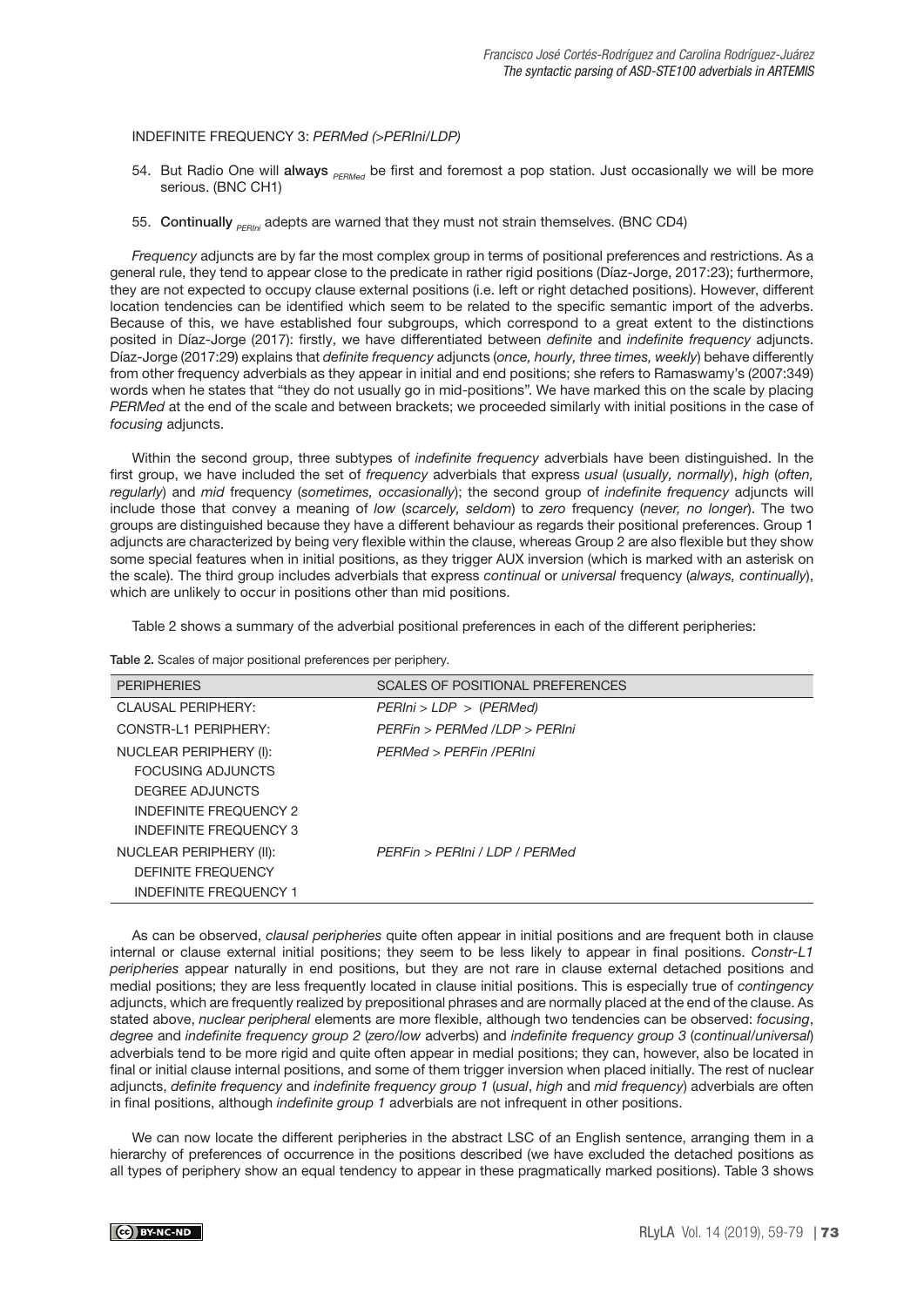the scale of peripheral preferences per position, whereas Table 4 presents the scale of positions in relation to their peripheral preferences:

Table 3. Scales of peripheral preferences per position

| Position                         | Peripheral preferences |                                 |  |  |
|----------------------------------|------------------------|---------------------------------|--|--|
| LDP (RDP)                        | →                      | PER-CL /PER-CONSTRL1/PER-NUC    |  |  |
| <b>PER Ini</b><br><b>PERIniE</b> |                        | PER-CL > PER-NUC > PER-CONSTRL1 |  |  |
| PERMed<br><b>PERMedE</b>         |                        | PFR-NUC > PFR-CONSTRU1          |  |  |
| <b>PERFinl</b><br><b>PFRFin</b>  |                        | PER-CONSTRL1> PER-NUC           |  |  |

Table 4. Scale of positions and peripheral preferences.

|                                  |          | <b>POSITIONS</b> |                |                |               |                |                |               |            |
|----------------------------------|----------|------------------|----------------|----------------|---------------|----------------|----------------|---------------|------------|
|                                  |          | LDP              | <b>PER Ini</b> | <b>PERIniE</b> | <b>PERMed</b> | <b>PERMedE</b> | <b>PERFinl</b> | <b>PERFin</b> | <b>RDP</b> |
| CES<br>REN<br>ÆR<br>ш            | $+$ High |                  | PER CL         |                | PER NUC       |                | PER CONSTRL1   |               |            |
|                                  | $±$ Mid  | all              | PER NUC        |                | PER CONSTRL1  |                | PER NUC        |               | all        |
| PERIPH<br>$\mathbf{L}$<br>뿓<br>n | $-Low$   |                  | PER CONSTRL1   |                | (PER_CL)      |                |                |               |            |

Table 4 can be especially helpful to decide in cases of ambiguity if used in combination with the ontological concepts which give form to the semantic information encoded in the lexical entries of adverbs and prepositions in the FunGramKB lexicons<sup>8</sup>. These concepts can be matched to the different semantic types identified in Section 2.2. Figure 14 presents the peripheries and positional preferences in the abstract LSC:



Figure 14: Peripheries and positional preferences in the abstract LSC.

There is still one pending issue to be solved for the effective parsing of peripheral constituents in the GDE. The formalization of RRG in our computational prototype must meet one difficulty which arises from the syntactic status of adjuncts in this grammatical model. As can be seen in Figure 4, the peripheries are not subject to dominance relations; i.e. they are not analysed as daughters of any other syntactic node or layer, but are taken as modifiers of a given layer; such a relation is expressed by means of an arrow pointing to the layer modified, and not by a branch. There is no way to capture this type of modifying function in the format of the syntactic rules of the GDE. Following the format of context-free grammar rules, syntactic rules can only capture immediate dominance and linear ordering. To circumvent this problem, we follow a strategy similar to Kallmeyer & Osswald's (2017) and

<sup>&</sup>lt;sup>8</sup> This is especially true for the occurrence of adverbs in clause internal positions. Thus, in pairs like the following: She sat there hopefully vs Hopefully it won't rain<br>tomorrow, the adverb hopefully will more natural PER\_CONSTRL1 adjunct if occurring in final positions (as happens in the first sentence). In the case of detached positions, it is much more difficult to decide upon ambiguous cases, since any kind of peripheral constituent can be assigned to these extraclausal positions for pragmatic purposes. It seems, however, that adverbs like 'sadly', 'happily', etc. which may be interpreted either as process (PER\_CONSTRL1) or epistemic (PER-CL) adjuncts tend strongly to behave as clausal adverbials in such detached positions, as happens in S*adly, she sang (cf. She sang sadly,* in which it behaves as a process adverbial), but there are also instances of process adjuncts in<br>LDP, as in example 25 above. This is a pending issue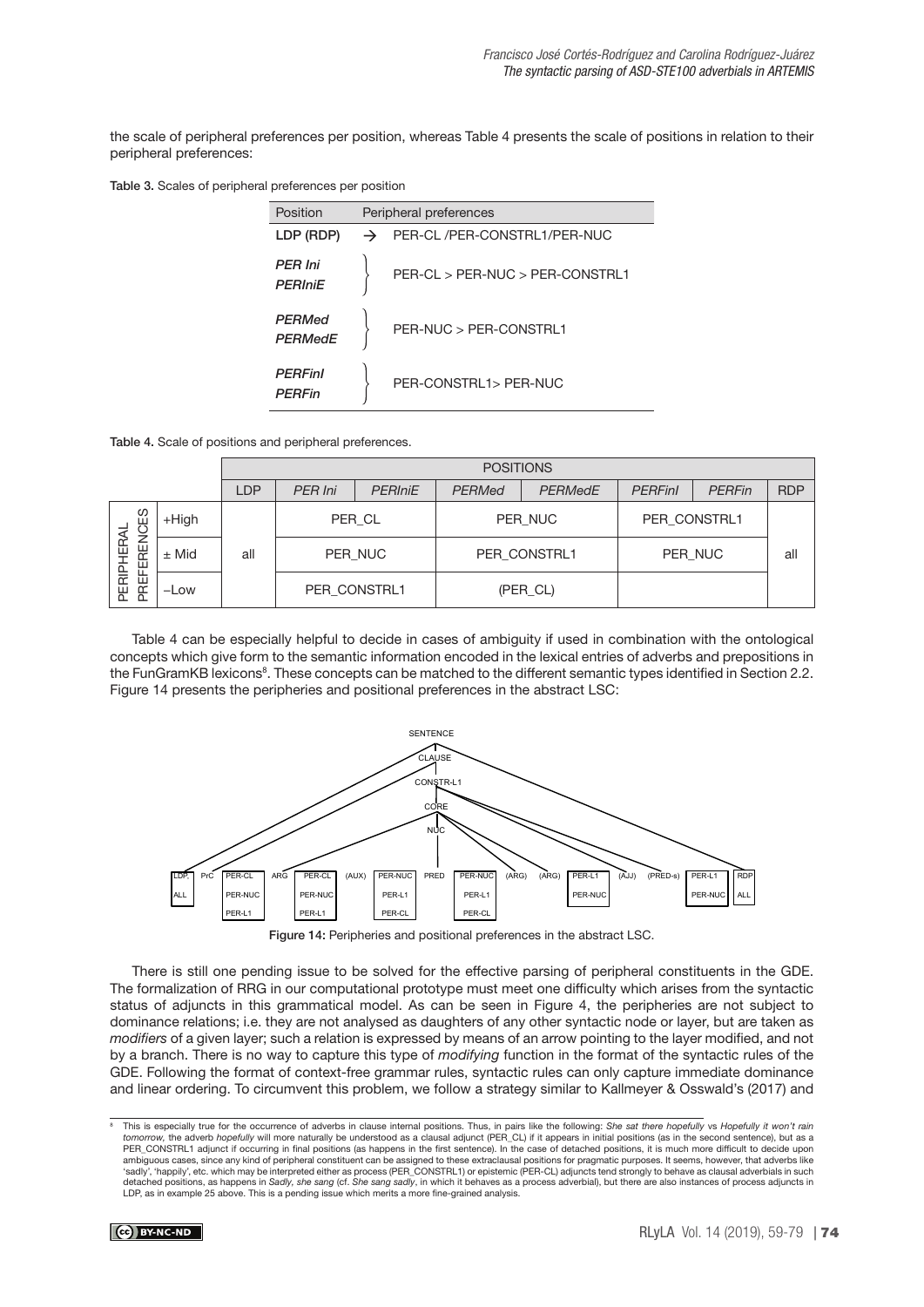Osswald & Kallmeyer's (in press) and include peripheral nodes in our syntactic rules as if they were daughters of one of the layers in the LSC. For instance, the partial rule for the CLAUSE node proposed in Mairal-Usón & Cortés-Rodríguez (2017:16), which did not include any peripheral element<sup>9</sup> (CL  $\rightarrow$  (PreCONSTR-L1) CONSTR-L1) must be enlarged to account for the possibility of having optional constituents in PERIni position:

#### CL → (PreCONSTR-L1) (PER-CL) (PER-NUC) (PER-CONSTRL1) CONSTR-L1

This rule will generate a tree where some further computational operations must be done to obtain peripheral elements as modifier nodes with an arrow notation<sup>10</sup>.

Once assumed that the peripheries are to be described as daughter constituents of the central layers in the LSC, we still have to decide to which of those layers each of the peripheral positions in Figure 14 belong. In accordance with the tendencies observed on the scale of positional preferences and also taking into account that when there are several adverbs in a sentence they are subject to some iconic ordering constraints "in that adverbs related to more outer operators occur outside of adverbs related to more inner operators. In the simplest case 'outside of' means 'farther from the verb'" (Van Valin, 2005:20), we propose the following general scheme (Figure 15):



Figure 15: Peripheries and positional preferences in the abstract LSC (with dominance relations).

Once the different positions are identified as *daughters* of a given layer, it is feasible to devise the syntactic rules that will spell out the ordering of constituents for each of the layers in the LSC. Since the computational workability of ARTEMIS is still to be tested, we have chosen to apply it to a Controlled Natural Language, namely ASD-STE100, with the assumption that it will help to validate the performance of our parser. Hence, the scope of our analysis will be confined to the catalogue of adverbials that can be found in a corpus written in this controlled language. The following section will deal with this issue.

### 4. ADVERBIALS IN AIRBUS ASD-STE100

Given the basic principle of Simplified Technical English (STE), "make texts easy to read and understand. […] write short sentences and use simple sentence structure" (2017: Specification Issue 7, page 1-4-1), and the nature of the texts written in the controlled natural language ASD-STE100, we should expect a reduced gamut of semantic types and of positional preferences and a tendency not to concatenate several adjuncts. As a matter of fact, with regard to the first issue, it is extremely rare to find clause adjuncts such as epistemic, evidential and illocutionary adjuncts, which tend to codify personal assessment, subjective opinions of the speaker or "comments on how the Speaker wishes the speech act to be taken or understood by the Addressee" (Dik, 1997:67). The semantic import of these types of constituents is logically absent in ASD-STE100 documents, since the texts produced by means of ASD-STE100 are procedural and descriptive texts and safety instructions, in which the voice of the speaker is irrelevant. This is confirmed in our sample of the Airbus Corpus<sup>11</sup>, with more than 17000 words, where only one instance of the epistemic adverb possibly has been found:

56. The aircraft is possibly not parallel to the ground. (DMC-AJ-A-32-11-76-00AAA-520A-A\_027-00)

The actual rule is a bit more complex as it includes the AVMs for the constituent nodes; we have dispensed with this information to make the description easier to follow. Within a Tree Adjoining Grammar formalism, Kallmeyer & Osswald (2017) and Osswald & Kallmeyer (in press) apply (sister) adjunction to their tree templates. This mode of composition is available if the template has a root label which coincides with the label of the target node. Some parallel tactic would probably be available in our model provided that the tags for our PER nodes include information on the layer they modify.

<sup>11</sup> The Airbus corpus is a selection of texts from aircraft maintenance written following the ASD-STE100 specifications (2017).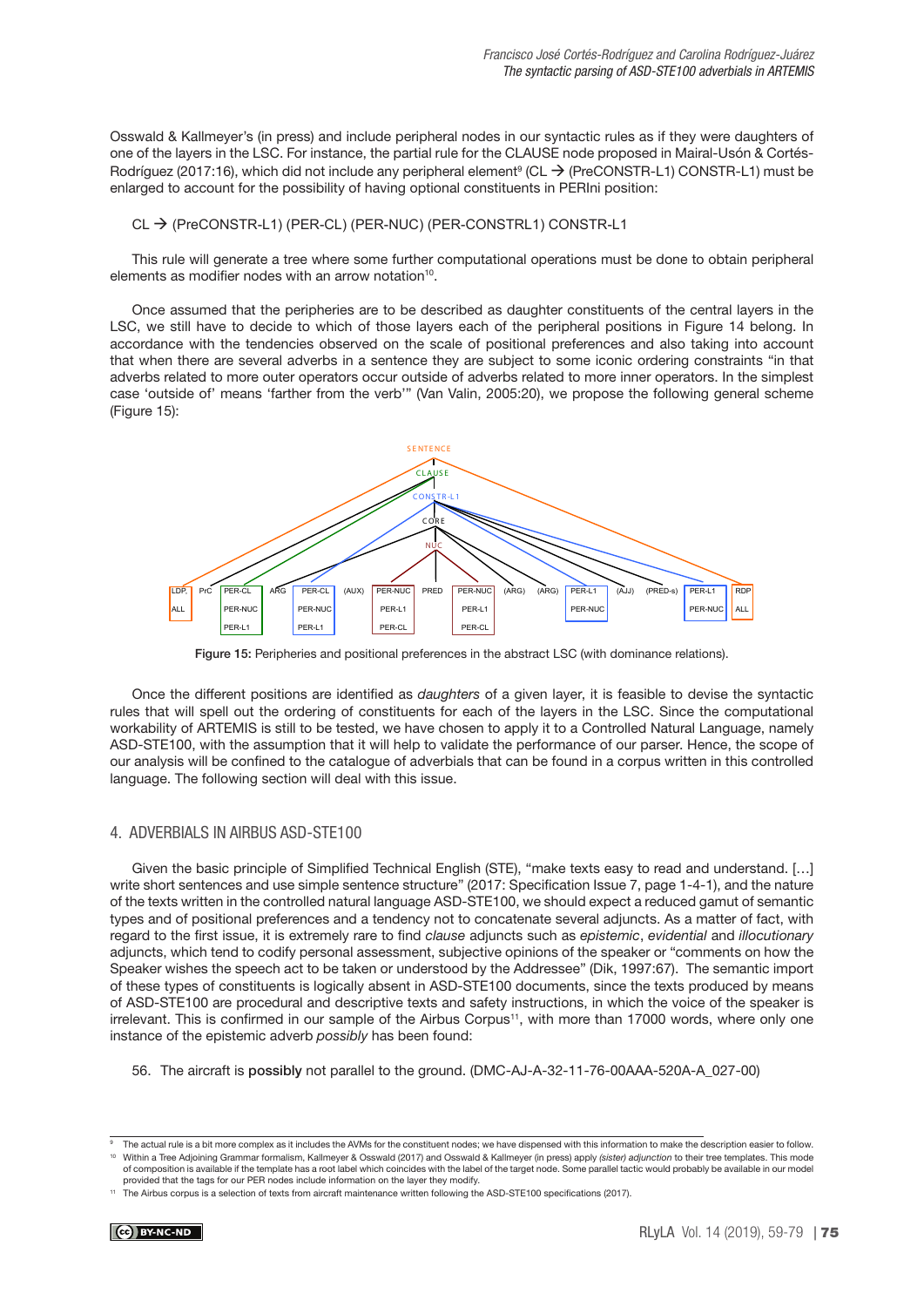As far as positional preferences are concerned, it is also interesting to note that in our corpus we have not found cases of Level 1-Construction adjuncts in initial positions, which is also in consonance with their strong tendency to appear in final clause positions, followed by a more marked tendency to occur in medial positions. Here is a list of examples to illustrate the array of positions and types found in our sample selection from the Airbus corpus (Table 5):

| <b>SENTENCE LAYER:</b> |                                                                                                                                                                                                                                                                             |
|------------------------|-----------------------------------------------------------------------------------------------------------------------------------------------------------------------------------------------------------------------------------------------------------------------------|
| <b>LDP</b>             | PER CONSTR-L1:<br>Because of their different design, the structural assemblies are not interchangeable with each<br>other and their position in the MLG is only one.<br>PER_NUC:<br>Also, the Nose Gear System supports the weight of the aircraft during ground maneuvers. |
| <b>RDP</b>             | PER NUC:<br>This type of equipment can put water and moisture in parts, and can cause damage to<br>equipment, specially to: Electrical equipment such as harnesses, proximity sensors and<br>connectors.                                                                    |
| <b>CLAUSE LAYER</b>    |                                                                                                                                                                                                                                                                             |
| <b>PER Ini</b>         | PER NUC:<br>Always the top bleed valve (2) of the related brake unit (1) must be used.                                                                                                                                                                                      |
| <b>CONSTR_L1 LAYER</b> |                                                                                                                                                                                                                                                                             |
| <b>PER IniE</b>        | PER_NUC:<br>They also must be at a minimum distance from the structure and adjacent elements.                                                                                                                                                                               |
| <b>PER_Finl</b>        | PER_CONSTR-L1:<br>Let the lateral link (2) turn slowly by gravity until it is in its balanced position<br>PER_NUC:<br>If the test gives a fault message related to the CPIOM-G only: Replace the CPIOM-G related to<br>the fault message.                                   |
| <b>PER_Fin</b>         | PER_CONSTR-L1:<br>The gas rod must be lowered carefully.<br>PER_NUC:<br>The RTO label and the deceleration arrow come into view always.                                                                                                                                     |
| <b>NUCLEUS LAYER</b>   |                                                                                                                                                                                                                                                                             |
| <b>PER_Med</b>         | PER NUC:<br>When you operate the Ground Door Opening (GDO) system, you must always stay aft of the<br>gear leg.<br>PER_CONSTR-L1:<br>The Normal Extension and Retraction System hydraulically operates the MLG leg actuators.                                               |
| <b>PER_MedE</b>        | PER_NUC:<br>In emergency mode, each MLG door actuator moves only that mechanism to open the related door.<br>PER_CONSTR-L1:<br>This occurs because brake pressure [] goes directly to the shuttle valves.                                                                   |

Table 5. Examples from the Airbus corpus grouped by layers and peripheral positions.

Table 6 captures the reductions in both types and positional preferences:

Table 6. Reductions on the scale of positions and peripheral preferences in Airbus ASD-STE100.

|                                                      |                     | <b>POSITIONS</b>                     |           |                              |                             |                              |                                   |                |                                      |
|------------------------------------------------------|---------------------|--------------------------------------|-----------|------------------------------|-----------------------------|------------------------------|-----------------------------------|----------------|--------------------------------------|
|                                                      |                     | <b>LDP</b>                           | $PER$ Ini | <b>PER IniE</b>              | <b>PER Med</b>              | <b>PER MedE   PER FinI  </b> |                                   | <b>PER Fin</b> | <b>RDP</b>                           |
| က္မ<br>ERENC<br><b>HERAL</b><br>할<br>щ<br>PERI<br>臣名 | $+$ High<br>$±$ Mid | PER NUC<br>PER<br>CONSTRL1<br>PER GL |           | PER CL<br>PER NUC            | PER NUC<br>PER-<br>GONSTRL1 |                              | <b>PER</b><br>CONSTRL1<br>PER_NUC |                | PER NUC<br>PER<br>CONSTRL1<br>PER GL |
|                                                      | $-Low$              |                                      |           | PER-<br>GONSTRL <sub>1</sub> | $(PER - GL)$                |                              |                                   |                |                                      |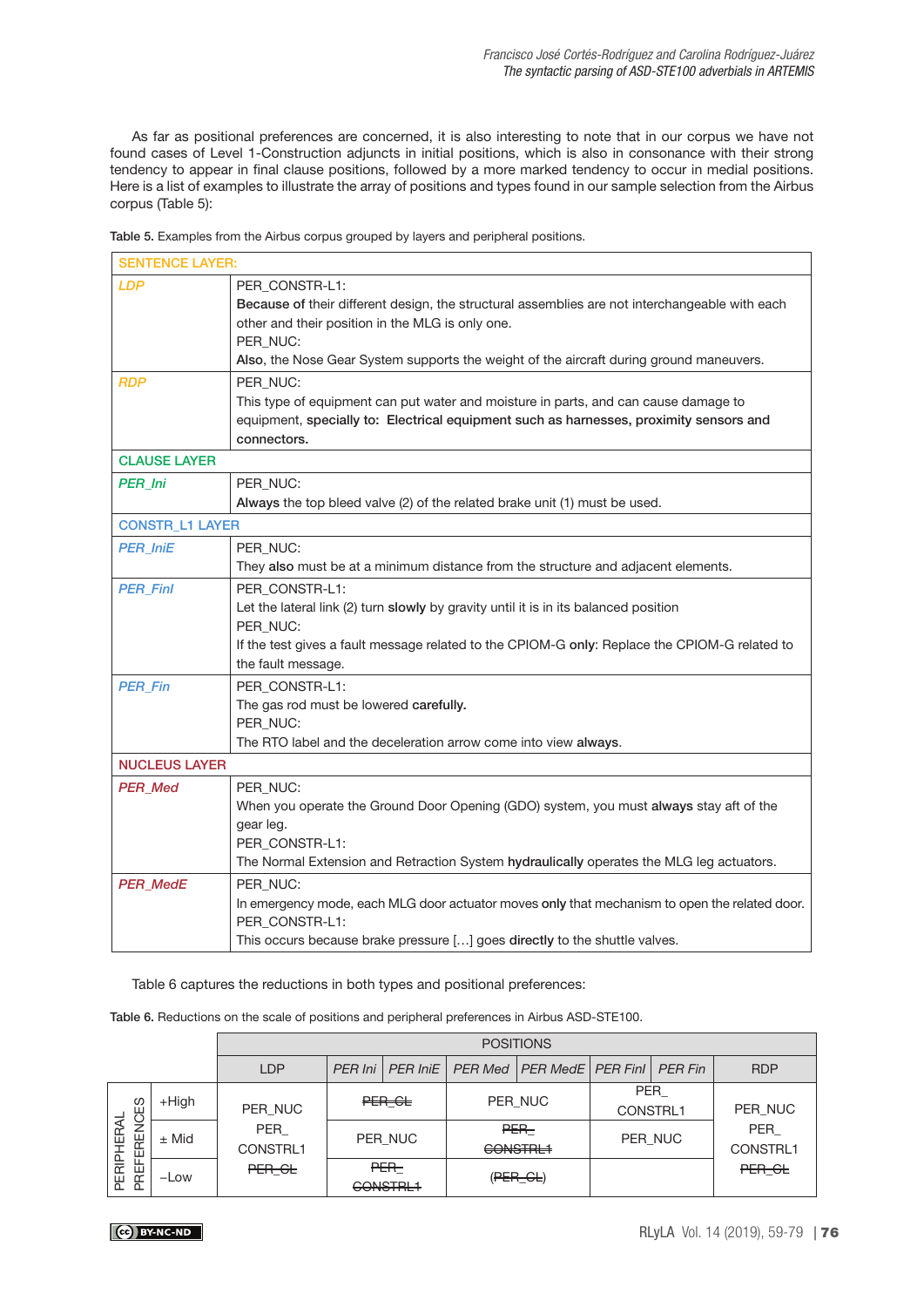Also in line with the spirit of ASD-STE100 to write short sentences, only in final positions have we found a tendency to amalgamate more than one adverbial, and when this takes place the maximum number of consecutive adjuncts seems to be three, as in the following sentences:

- 57. This operation can be possible during landing after a delay of twelve hours between a loss of blue hydraulic supply and the brake applications. (3 ADJUNCTS IN PER\_CONSTRL1)
- 58. Let the lateral link (2) turn slowly by gravity until it is in its balanced position. (3 ADJUNCTS IN PER\_CONSTRL1)

In our sample from the Airbus corpus there is one rare example of four adverbials in a final position:

59. The brake accumulator manifold supplies hydraulic blue power directly from the brake accumulator to the brake units through the PBSELV. (4 ADJUNCTS IN PER\_CONSTRL1)

However, on most occasions, no more than two adverbials appear together in sequence, with a variegated array of possible combinations of formal types or realizations:

- 60. The MLG leg actuators also keep the MLG legs locked when the MLG legs are retracted because they have inner uplocks. (2 clauses; 2 adjuncts in PER\_CONSTRL1)
- 61. It is necessary to do this step slowly to prevent air bubbles. (MP (adverb) + clause; 2 adjuncts in PER\_CONSTRL1)
- 62. The HP filter measures the pressure drop **across the filter element to send the discrete signal**. (PP (adverb) + clause; 2 adjuncts in PER\_CONSTRL1)
- 63. The brake accumulator can also supply the Parking Brake System for 24 hours on a slope of 3 dega. (2) PP; 2 adjuncts in PER\_CONSTRL1)
- 64. It is necessary to do the test one or two times to remove the air bubbles from the related hydraulic circuit. (RP + clause; 2 adjuncts in PER\_CONSTRL1)

It is worth mentioning that catenation affects mainly Level 1-Construction adjuncts, whereas nuclear adjuncts tend to appear alone, a feature which will be reflected in their corresponding syntactic rules:

 $PER_NUC \rightarrow ADJUNCT$ 

PER\_CONSTR-L1> ADJUNCT || ADJUNCT ADJUNCT || ADJUNCT ADJUNCT ADJUNCT|| ADJUNCT ADJUNCT ADJUNCT ADJUNCT

## ADJUNCT→ MP || PP || RP || CLAUSE

The last rule captures the realizational possibilities (Modifier Phrase, Prepositional Phrase, Referential Phrase or Clause) of any type of adjunct, irrespective of the peripheral constituent to which it will belong<sup>12</sup>.

# 5. CONCLUSIONS

The first part of this paper offered an updated description of the typology of adverbials within RRG, following Díaz-Jorge´s (2017) extensive overhaul of the schematic three-tier proposal in Van Valin (2005). In doing so, in the second part of our study, we set up the basic conditions for the treatment of such constituents within the socalled Grammar Development Environment, a syntactic parser which forms part of ARTEMIS. This involved, on the one hand, systematizing the locational tendencies exhibited by the different types of adverbials; this allowed us to establish a scale of probability of occurrence of the three types of peripheries in an array of positions within the clause. On the other hand, in our analysis we also dealt with the formalization problems concerning the status of the peripheries in RRG as modifiers, not subject to dominance relations within the Layered Structure of the Clause. We adapted the solution put forward in Kallmeyer & Osswald (2017) and Osswald & Kallmeyer (in press) in our

<sup>&</sup>lt;sup>12</sup> cf. Cortés-Rodríguez (2016) for a detailed description of these types of phrasal units both within RRG and ARTEMIS.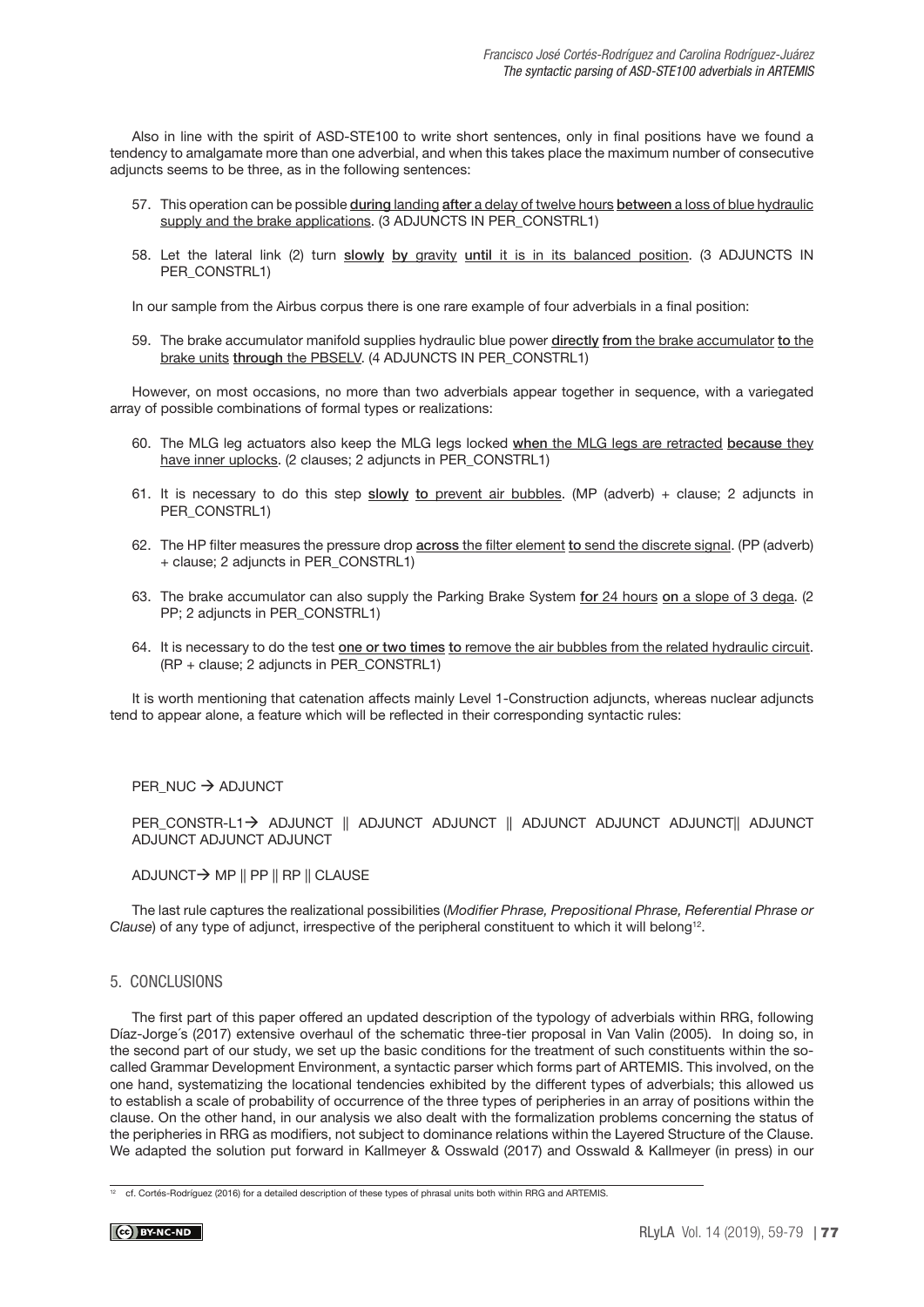proposal and assigned to each peripheral type a daughter status for the nodes that they modify, leaving it to the computational apparatus to relocate them as modifier units.

In order to carry this study, we restricted the scope of analysis to a sample selection of texts from the Airbus Corpus, written in ASD-STE100. Further work needs to be done to validate the positional behaviour of peripheral constituents in natural present-day English and to fully articulate the semantic classification of adverbials along the three-layered description within RRG and the LCM.

#### ACKNOWLEDGEMENTS

This research has been financially supported by the DGI, Spanish Ministry of Education and Science, project No. FFI2014-53788-C3-1-P.

# **REFERENCES**

- ASD-STE100. Simplified Technical English. (2017). Specification ASD-STE100. TM: International specification for the preparation of technical documentation in a controlled language. Issue 7. January 2017. Brussels: ASD.
- Cortés-Rodríguez, F. J. (2016). "Towards the computational implementation of Role and Reference Grammar: Rules for the syntactic parsing of RRG phrasal constituents", Círculo de Lingüística Aplicada a la Comunicación, 65: 75-108. [https://doi.org/10.5209/rev\\_CLAC.2016.v65.51982](https://doi.org/10.5209/rev_CLAC.2016.v65.51982)
- Cortés-Rodríguez, F. J. & Mairal-Usón, R. (2016). "Building an RRG computational grammar", Onomázein, 34: 86- 117. <https://doi.org/10.7764/onomazein.34.22>.
- Díaz-Jorge, V. (2017). Adjuncts in Role and Reference Grammar: The peripheries. (Final Degree Dissertation), Universidad de La Laguna, Spain.
- Dik, S. (1997). The Theory of Functional Grammar. Part 1: The Structure of the Clause. Berlin and New York: Mouton de Gruyter.<https://doi.org/10.1515/9783110218367>.
- Fumero Pérez, M. C. & Díaz Galán, A. (2017). "The interaction of parsing rules and argument–predicate constructions: Implications for the structure of the Grammaticon in FunGramKB", Revista de Lingüísticas y Lenguas Aplicadas, 12: 33-44. <https://doi.org/10.4995/rlyla.2017.5406>
- Greenbaum, S. & Quirk, R. (1990). A Student's Grammar of the English Language. London: Longman.
- Hernández-Pastor, D. & Periñán-Pascual, C. (2016). "Developing a knowledge base for preposition sense disambiguation: A view from Role and Reference Grammar and FunGramKB", Onomázein, 33: 251-288. <https://doi.org/10.7764/onomazein.33.16>
- Johnson, M. (1987). "A new approach to clause structure in Role and Reference Grammar", in Davis Working Papers in Linguistics, 2: 55-59. Davis: University of California.
- Kallmeyer, L. & Osswald, R. (2017). "Combining Predicate-Argument Structure and Operator Projection: Clause Structure in Role and Reference Grammar", in Proceedings of the 13th International Workshop on Tree Adjoining Grammars and Related Formalisms, pp. 61–70.
- Mairal-Usón, R. (2017). "A computational implementation of idiomatic and non-idiomatic constructions", Signos, 50/94, 241-264.<https://doi.org/10.4067/S0718-09342017000200241>
- Mairal-Usón, R. & Cortés-Rodríguez, F. J. (2017). "Automatically Representing TExt Meaning via an Interlinguabased System (ARTEMIS). A further step towards the computational representation of RRG", Journal of Computer-Assisted Linguistic Research, 1: 61-87. <https://doi.org/10.4995/jclr.2017.7788>
- Mora-Bustos, A. (2012). "Los Adjuntos Periféricos", in R. Mairal-Usón, L. Guerrero & C. González-Vergara (eds.) Gramática del Papel y la Referencia. Introducción, avances y aplicaciones. Madrid: Akal, pp. 203-223.
- Osswald, R. & Kallmeyer, L. (in press). "Towards a formalization of Role and Reference Grammar", in R. Kailuweit, L. Künkel & E. Staudinger (eds.) Applying and Expanding Role and Reference Grammar. [https://user.phil-fak.](https://user.phil-fak.uni-duesseldorf.de/~osswald/publications/osswald_kallmeyer-rrg_formalization.pdf) [uni-duesseldorf.de/~osswald/publications/osswald\\_kallmeyer-rrg\\_formalization.pdf](https://user.phil-fak.uni-duesseldorf.de/~osswald/publications/osswald_kallmeyer-rrg_formalization.pdf) [retrieved: 15.3.2018].
- Pavey, E. L. (2010). The Structure of Language: An Introduction to Grammatical Analysis. Cambridge: Cambridge University Press.<https://doi.org/10.1017/CBO9780511777929>
- Periñán-Pascual, C. (2012). "En defensa del procesamiento del lenguaje natural fundamentado en la lingüística teórica", Onomázein, 26: 13-48. Available at [http://onomazein.letras.uc.cl/Articulos/26/1\\_Perinan.pdf](http://onomazein.letras.uc.cl/Articulos/26/1_Perinan.pdf) [retrieved: 15.3.2018].
- Periñán-Pascual, C. (2013). "A knowledge-engineering approach to the cognitive categorization of lexical meaning", VIAL: Vigo International Journal of Applied Linguistics, 10: 85-104. Available at [http://vialjournal.webs.uvigo.](http://vialjournal.webs.uvigo.es/pdf/Vial-2013-Article4.pdf) [es/pdf/Vial-2013-Article4.pdf](http://vialjournal.webs.uvigo.es/pdf/Vial-2013-Article4.pdf) [retrieved: 15.3.2018].

 $\overline{(c)}$  BY-NC-ND